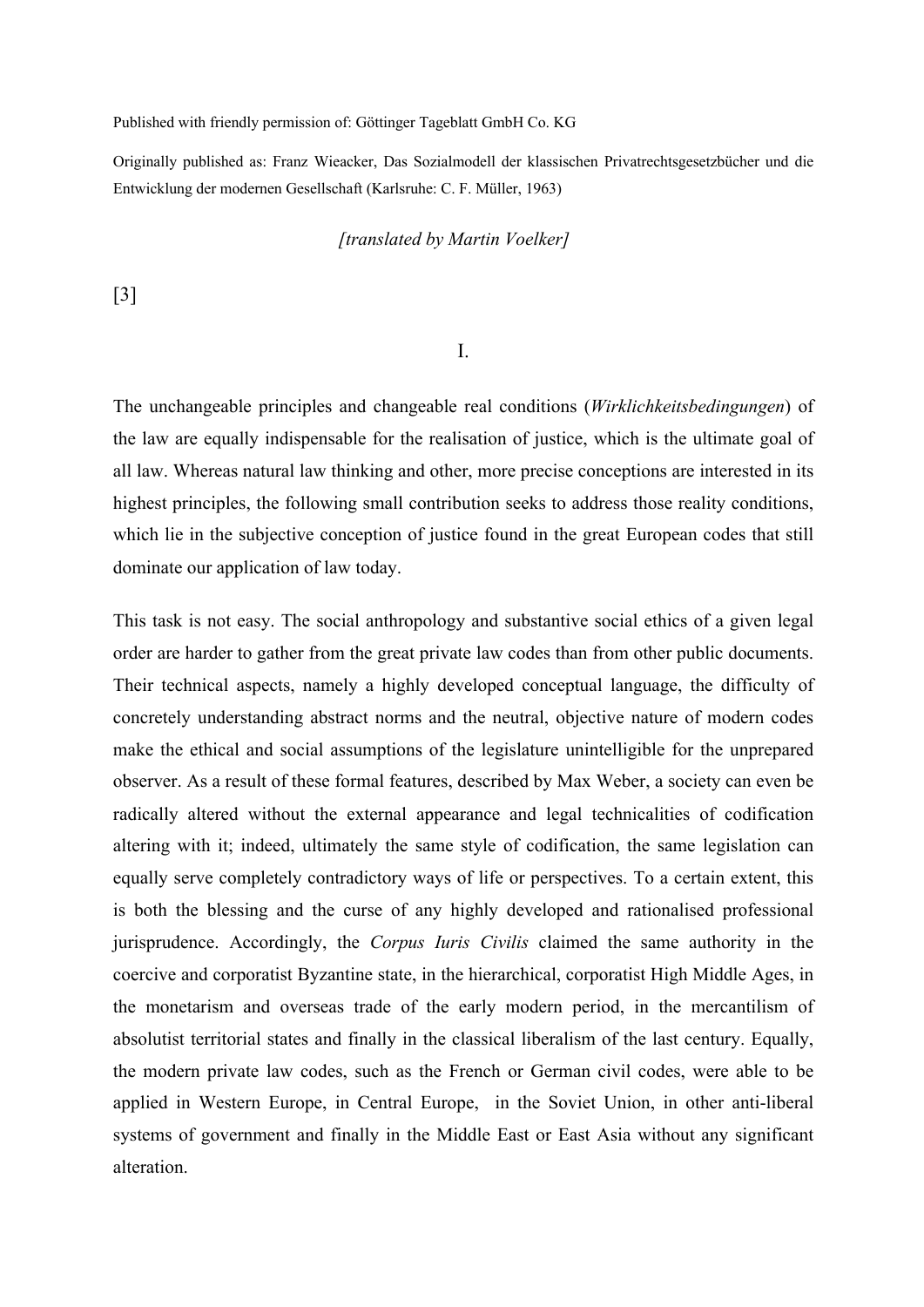The dominance of the same style of codification across wide tracts of the Earth, as well as its survival in spite of social changes, thus disguises significant factual events in legal history, [4] from early history to the present. For if legal history is indeed the true history of the entire law, then this must include uncovering the social model of a given legal order, changes therein and equally its secret design, which is initially concealed by the literary, humanistic and conceptual continuity of the academic tradition. This academic and professional tradition of course is a central topic for professional legal history and doctrine; but on its own, it does not give a comprehensive account of the legal spirit of the time. The following seeks to give such a summary, using the example of German private law. This example is also characteristic of the entire development of private law in Central and Western Europe over the last centuries; specific instances of cultural lag will be identified where relevant.

## II.

In the eyes of technical lawyers, the German Civil Code of 1900, which was in fact formed in the last quarter of the last century (1874–1896), was the fruit of the Pandectists' labour, and thus initially appears to be fundamentally different to the French *Code civil* and its descendants.1 These Western European laws, by contrast, were directly derived from the rational ideas of early natural law and the concept of the unconditional legislative power of the sovereign democratic nation.2 Influenced by the Napoleonic Code of 1814, even the German natural lawyer and Romanist Thibaut called for such a unitary 'national code'.<sup>3</sup> But even those who know little of our legal history know that Savigny immediately opposed this plan, influenced by political romanticism and the philosophy of Schelling, and succeeded because the European Restoration did not permit a politically unified German (or Italian) nation, fearing that a national code would lead to a national democracy, its greatest enemy.<sup>4</sup>

Meanwhile, the antithesis between the intellectual foundations of the *Code civil* and the German manner of codification begins to blur on closer inspection. Since 1848, the transition

<sup>4</sup> Wieacker 234; 271.

<sup>1</sup> Radbruch, Rechtsphilosoph. 4 (1950) 128 et seq.; 168 et seqq.; Wieacker, Privatrechtsgesch. d. Neuzeit (1952) 256 et seqq.; 284 et seq.

<sup>&</sup>lt;sup>2</sup> P. Mornet, Les origines intellectuelles de la révolution française (Paris 1933) 17 et seqq.; 112 et seqq.; Thieme, Ztschr. d. Sav. -St. German. Abt. 57 (1937) 359; Wieacker op. cit. 157 et seq.

<sup>3</sup> Über die Nothwendigkeit eines Allgemeinen Bürgerlichen Gesetzbuches für Deutschland, Heidelberg 1814; hierzu zuletzt Radbruch aO 108; Wieacker 234.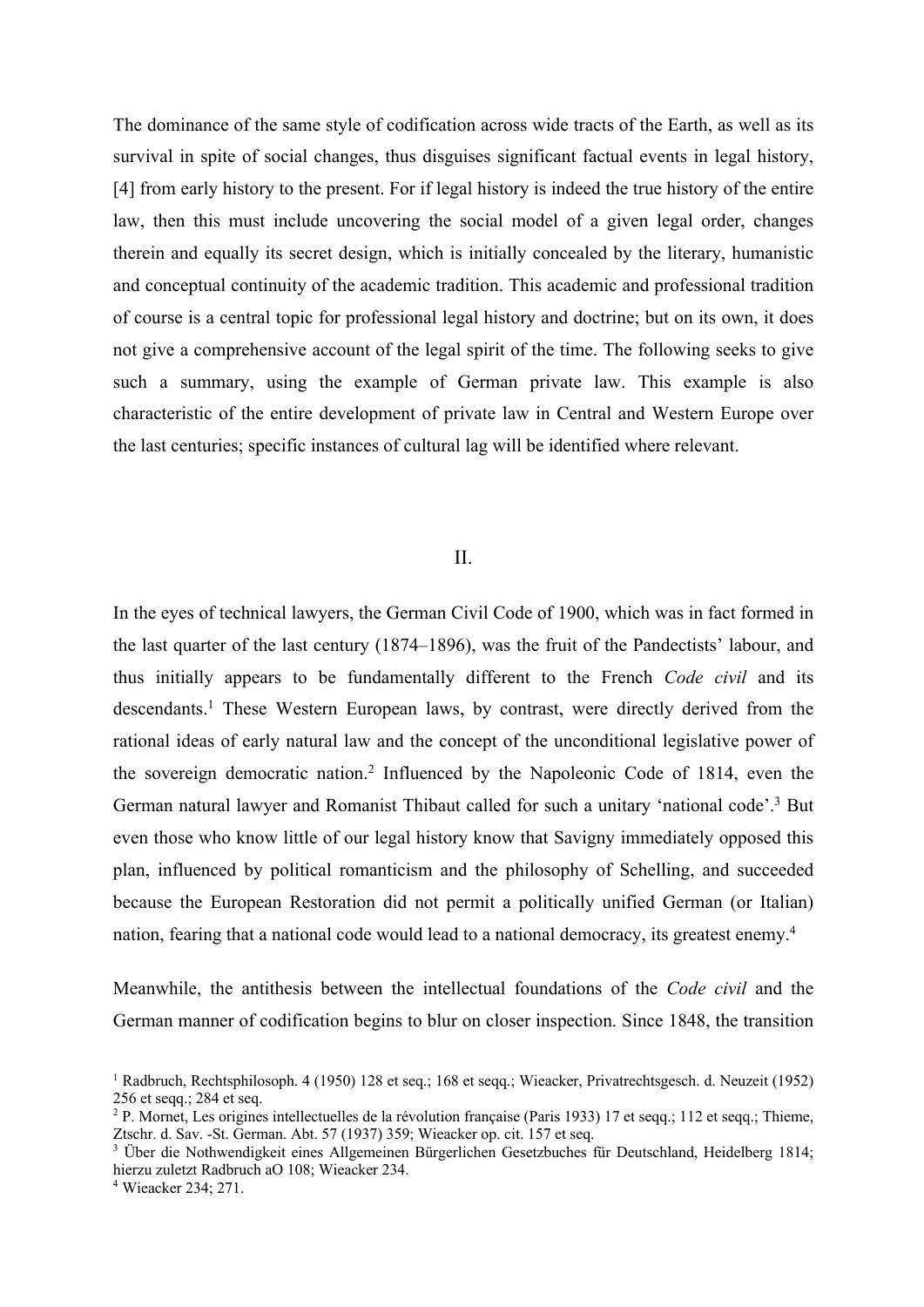from the older, Pandectistic Historical School to German national codes was made under the same liberal, democratic drive that sustained the European revolutions in France, Belgium, Italy and Switzerland. For this transition, the new legislation could draw directly on the legal culture of the Pan[5]dectists; for, contrary to external appearances, the cultural romanticism and humanism of the Historical School were not the true ethical and political core of this legal culture.<sup>5</sup> The new humanism restored the dignity and reputation of jurisprudence's classical heyday among the educated classes and inspired unparalleled academic enthusiasm, but played little part in producing its systematic results. Neither did the historical metaphysics of romanticism provide private law theory with a framework for normative legal ethics or with the closed conceptual system that it requires. Just like the Western European codes, the nineteenth-century law of the Pandectists, which found its classical, European expression in textbooks from Puchta through to Windscheid, was rather based on the rationalistic branch of natural law; in turn, the intellectual foundations of this branch of natural law, which was systematised by Hobbes, Pufendorf and Christian Wolff, consist in Galileo's physical world view and Descartes' critical rationalism. The Pandectistic system can be traced back to the work of Christian Wolff's pupils, in particular Nettelbladt and Darjes;<sup>6</sup> although they borrowed methodology from Hegel, the concepts used by the Pandectists did not significantly differ from the tautological rationalism of Christian Wolff.

The Pandectistic school only differed from the postulates of the natural law *ius commune* in its substantive ethics. It abandoned the uncritical anthropology of all pre-Kantian natural law, which always followed the Aristotelian-Thomistic tradition of social science. As philosophical jurists, the founders of the historical school do not fail to provide us with the difficult insight into these foundations. When it comes to rights that are based only on practical tradition or an autonomous, technical expertise, one cannot ascertain the theory behind their ethics – unless one engages in a more or less intuitive interpretation of the 'spirit' of a historical legal order, as ethicists such as Montesquieu, historical metaphysicists such as Hegel and Gans or positivists such as Jhering and Max Weber have undertaken. Philosophical legal science, however, happily furnishes an account of its premises. Above all, Savigny's 'System of the Modern Roman Law' (*System des heutigen römischen Rechts*) leaves no doubt that his concept of individual rights was based on Kant's formal ethics of duties and freedom. When he describes them as representing 'the power of will'

<sup>5</sup> (Stintzing-)Landsberg, Gesch. d. dtsch. Rechtsw. III, 1, 257; Koschaker, Europa und das römische R. (1947) 261; Erik Wolf, Große Rechtsdenker 3 (1952) 585 in contrast with seqq.

<sup>6</sup> Above all A. B. Schwarz, Ztschr. d. Sav-St. Roman. Abt. 42 (1921) 578 et seqq.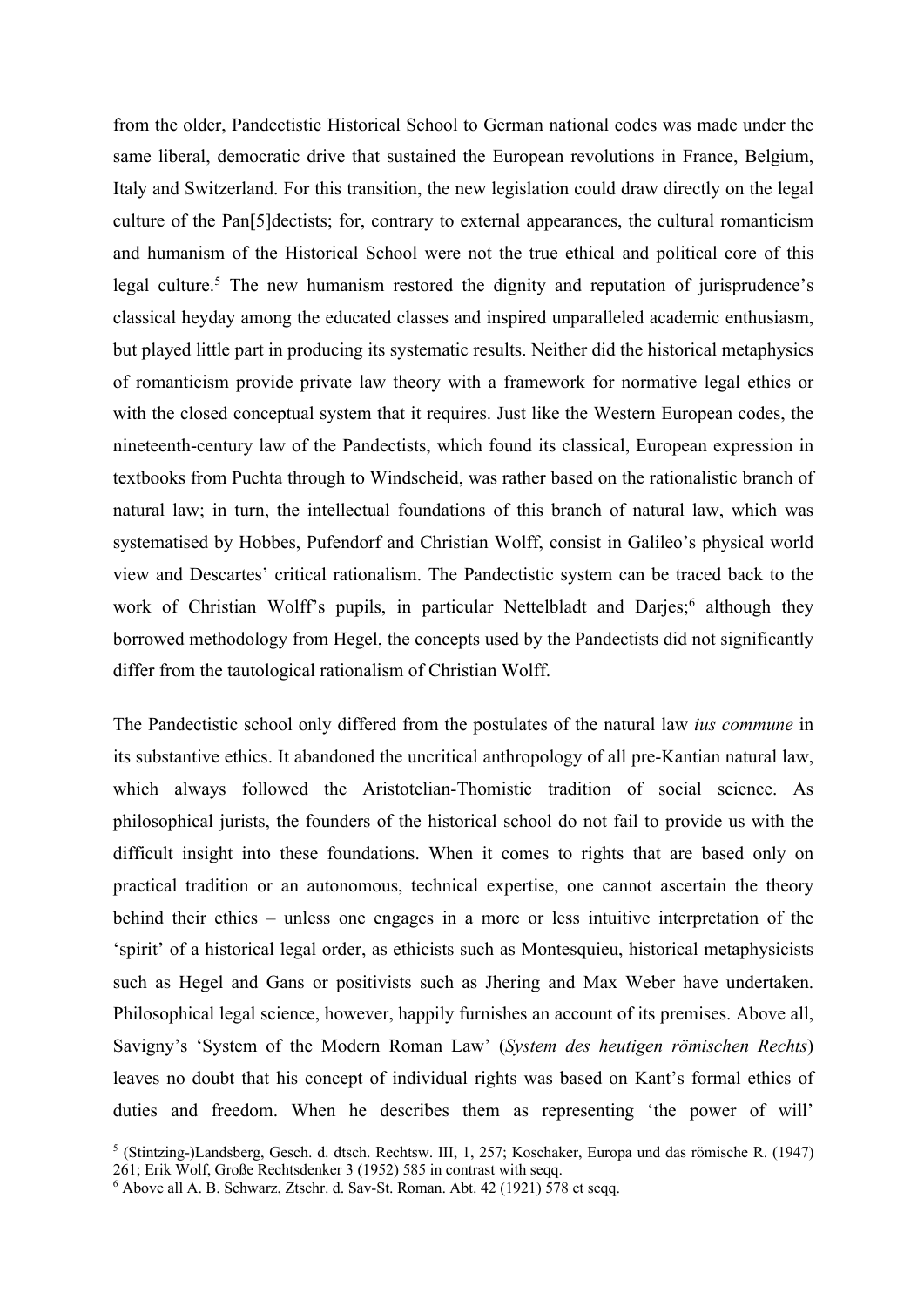(*Willensmacht*), this is not to be understood in terms of the older, Western European concept of freedom, such as Locke's concept, but in terms of Kant's concept of moral [6] freedom. Entirely in contrast with the General State Laws for the Prussian States, yet in accordance with Zeiller's Austrian Civil Code and Feuerbach's Bavarian Criminal Code, the Pandectists no longer followed the pre-critical doctrine of obligation found in older natural law, but rather favoured the formal concept of duty and power derived from the unconditional, eternal autonomy of Kant's concept of moral personality; its fundamental principles were that one's own freedom should be optimally reconciled with the freedom of all others, and that individual maxims of behaviour should conform to a general rule, i.e. the categorical imperative.<sup>7</sup>

This great ethical model of the Pandectists could find no lasting success in the economic society of the nineteenth century, which by no means saw freedom only as moral freedom, as subjective idealist philosophers did. At least in practice, the concept of freedom used by the Historical School was understood in the sense of classical European individualism. This reveals another, even more significant way in which German and Western European models of codification converged in the nineteenth century. In spite of the idealistic and politically rather conservative attitude of its founders, the premises of the Pandectists overwhelmingly accorded with the political and economic ideals of those classes that saw themselves as pioneers of social progress in the nineteenth century, in particular the class of bourgeois industrialists. This emancipated bourgeoisie saw themselves both as representing the endeavours of the political nation and as models of proper economic and socially ethical behaviour. This class was both celebrated and challenged in German novels of the time, such as the aggrandising works of Stavenhagen and Gustav Freytag ('*Soll und Haben'* ('Debit and Credit')) or the gentle yet incisive social critique of Fontane – just as they are in Balzacs *Comédie humaine* or in English social novels of the Victorian era.

If one analyses the two strands of political thought to which these pioneers of progress and the industrial revolution in Germany and other Western and Central European countries adhered, it becomes apparent that the cause of instability in the basic socio-ethical concepts of the private law codes lies in the deep contradiction between liberalism and democracy. Having achieved dominance through their common struggle against the absolute state, the

<sup>7</sup> On their influence on Savigny, see Coing, Dtsch. Landesref. z. III. Intern. Kongr. f. Rchtsvgl. (London 1950) 199 et seqq.; on the relationship to older natural law, see Welzel, Naturr. u. mat. Gerechtgk. (1950) 165 et seqq.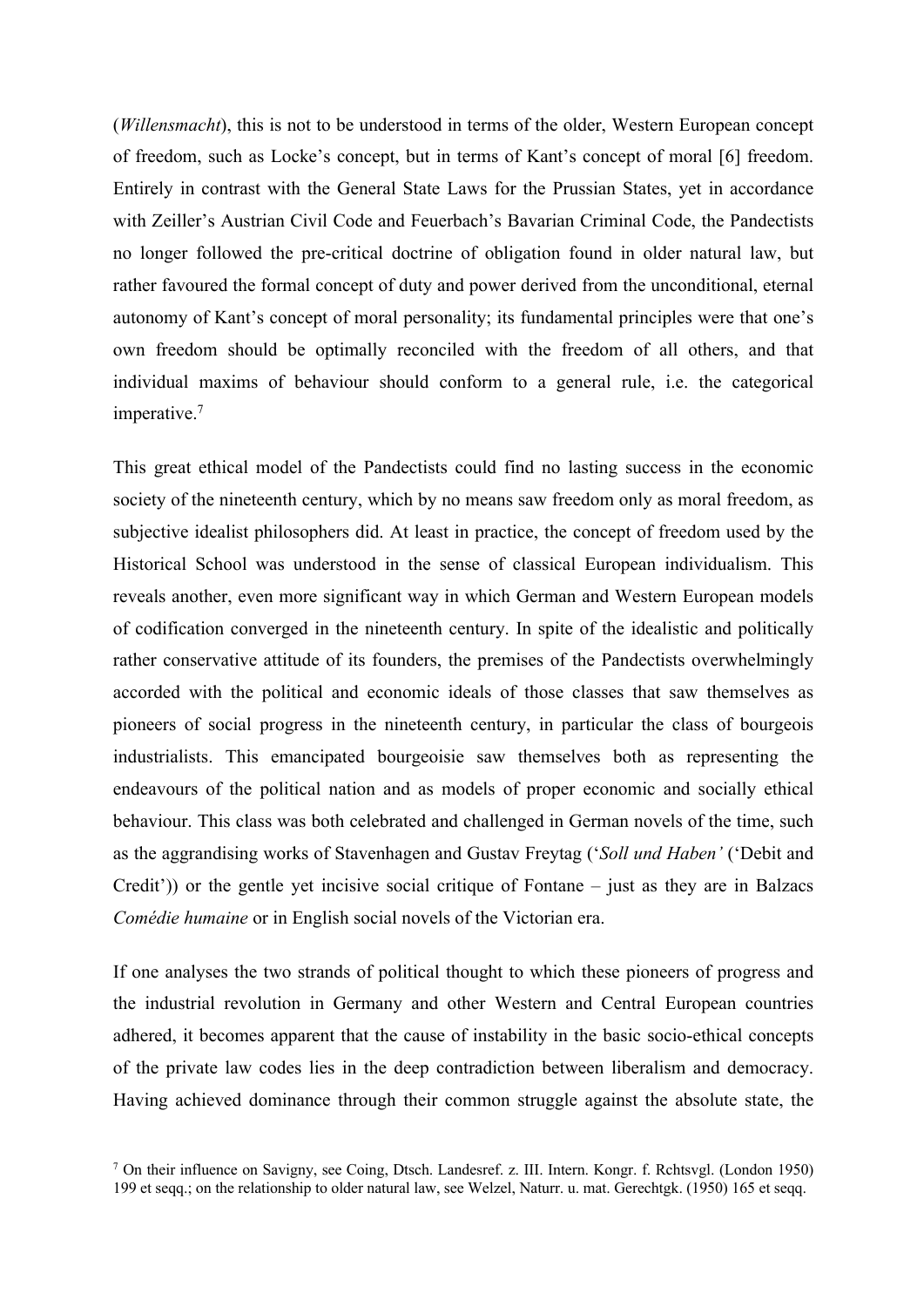two strands of thought were from the outset both irreconcilable and yet closely intertwined. This applies even to their intellectual origins: Liberalism has its origins in the religious and political freedoms of the old classes that [7] asserted themselves against absolutism in the old European republics, above all in England, England's colonies in North America, the Netherlands, the Swiss Confederation prior to 1848 and some towns and rural areas in our own country; in contrast, modern democracy is the direct heir of the absolute sovereign, whose power Rousseau transferred to the collective will of citizens. Their fundamental views on the relationship of the individual to the state are opposed: Liberalism demands freedom of the individual or autonomous corporations from the state, democracy demands as much participation as possible of citizens in the functions of government, citizens being both the governed and those governing. They are also opposed as regards their views on the limits of social tasks: on the one hand, the greatest possible restriction of state functions to prevent the development of the individual being inhibited; <sup>8</sup> on the other hand, the greatest possible expansion of state tasks, from universal duties such as military service, compulsory education and taxation to universal public services and political education.

Today, this early contradiction between the two ideals of nineteenth century society has come to prominence once more, in the form of the Western and Central European welfare and 'administrative' state; in particular, in the difference between the two great political parties in England and the similar situations in Italy, France and West Germany. In the nineteenth century itself, the contradiction often appeared to be reconciled or concealed, because liberalism and democracy considered themselves allies in the fight against feudalism or absolutism, or later in their common fear of revolutionary socialism. The great private law codes of that century rely on this semblance of reconcilability, and herein lies the reason for the precarious state of current European society, in which this semblance has proved to be an illusion. For freedom and equality, which are indeed reconcilable as regards the citizen's political status in an integrated democracy, cannot in practice be reconciled as regards possession of economic goods; the more the constitutional state becomes an administrative and welfare state that makes the ordering of property rights its main task, the more questionable the ideals of the great old codes become. The industrialist class' liberal yearning for freedom and the unmoneyed classes' yearning for equality could even then only be reconciled provided that the 'educated and propertied', i.e. those adhering to the ideal of

<sup>8</sup> A typical example is the famous youth text of Wilhelm von Humboldt, 'Versuch, die Grenzen der Wirksamkeit des Staates zu bestimmen'; as to particular requirements, see Schaffstein, Wilh. v. Humboldt (1952) 74 ff.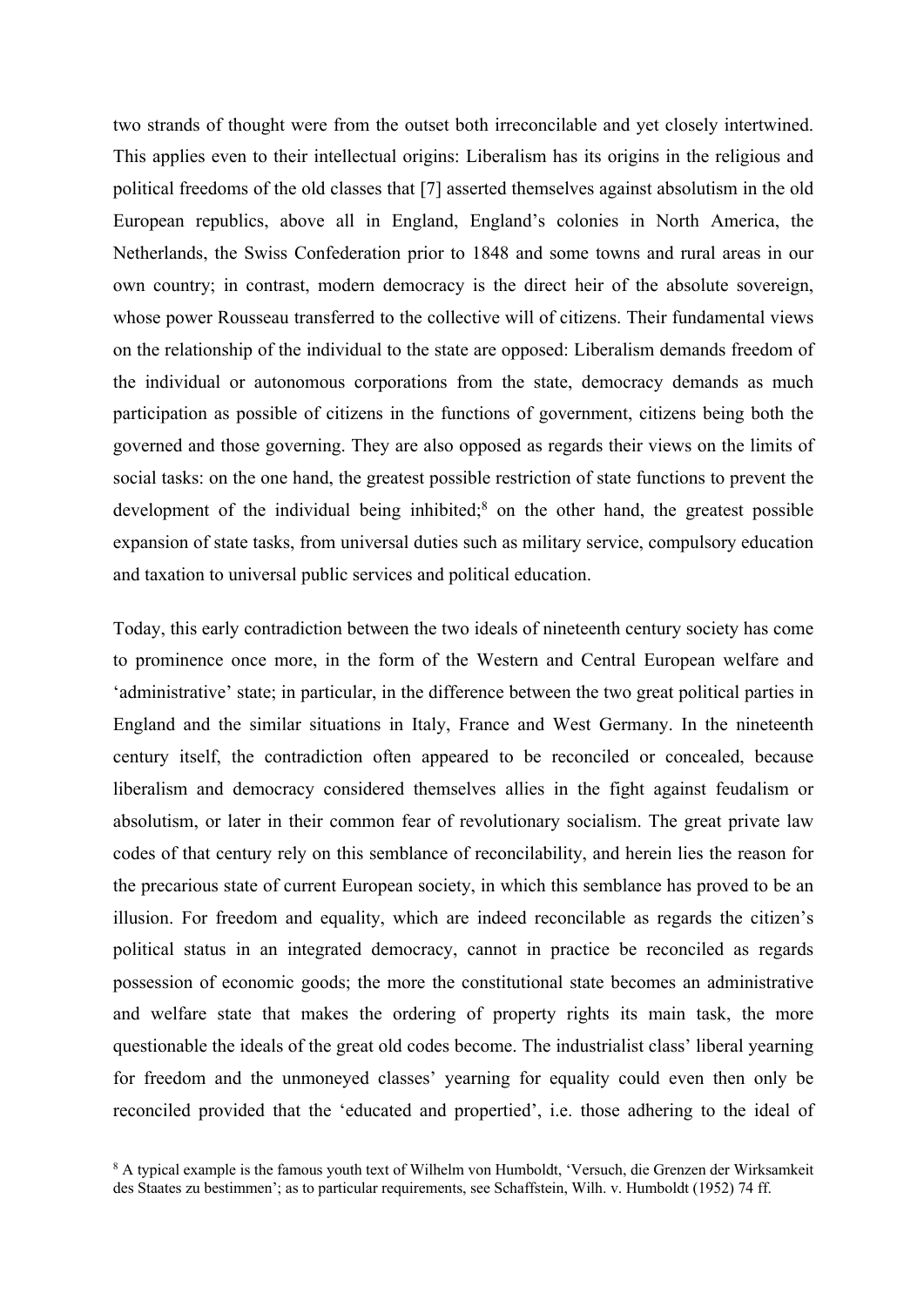economic and cultural liberalism, saw themselves as representatives of the population and were largely able to realise this claim against other classes. The [8] classic manifestation of this was the French Revolution, whose eventual victors, after the overthrow of Hébert's socialism by Robespierre and above all the fading of the Terror, were the bourgeois upper class. This supremacy was established in other ways in Germany and Italy, where the revolution of money and industry took place several decades later; the supporters of this European movement in 1848 in Germany and Italy were predominantly democratic liberals, while in France they were in part already revolutionary socialists. It was at this point that the claims of the old liberal society first began to become fiction.

Throughout the process of codification from 1848 to 1896, the close but temporary alliance of liberalism and democracy within the nineteenth-century political *Zeitgeist* manifested itself in key events: <sup>9</sup> in the national, democratic demands for codification of Thibaut or Georg von Beseler; in § 64 of the Constitution of the German Empire of 1848 providing for legislative competence 'to create legal unity for the German people'; in the legislation of the German Confederation and North German Confederation (1867–1871), in particular for commercial law, trade law, exchange law and the law of obligations; later, after 1871, in the struggle of the national liberal faction for competence on all civil law, which Bismarck had reserved to individual states yet was granted in the Lex Lasker of 1874; and finally in the restriction of rural exemptions (EGBGB Art. 55–152). Corresponding developments can be seen in the later Swiss codification movement.<sup>10</sup>

The Pandectist School and this legislation satisfied the demands liberal democracy made of private law in a specific, unique way:

a) In terms of national politics, the pan-German Pandectist movement advocated unitary legal education and development throughout Germany, indeed in the entire German-speaking area, and thus brought the idea of German unity to fruition.

b) In terms of economic policy, the freedom to shape one's legal relations, which manifests itself in the three fundamental concepts of personal autonomy, in freedom of contract, of ownership and of testament, precisely corresponds to the expectations of the expansive and extensive industrialist society of early and high capitalism, which as a pioneering society

<sup>&</sup>lt;sup>9</sup> The most recent overview can be found in Wieacker op. cit. 273 et seq.; 265 et seq.; 279 et seqq.

<sup>&</sup>lt;sup>10</sup> Egger, Entstehung und Inhalt des Schweizer ZGB (Zürich 1908); cf. also Wieacker 294.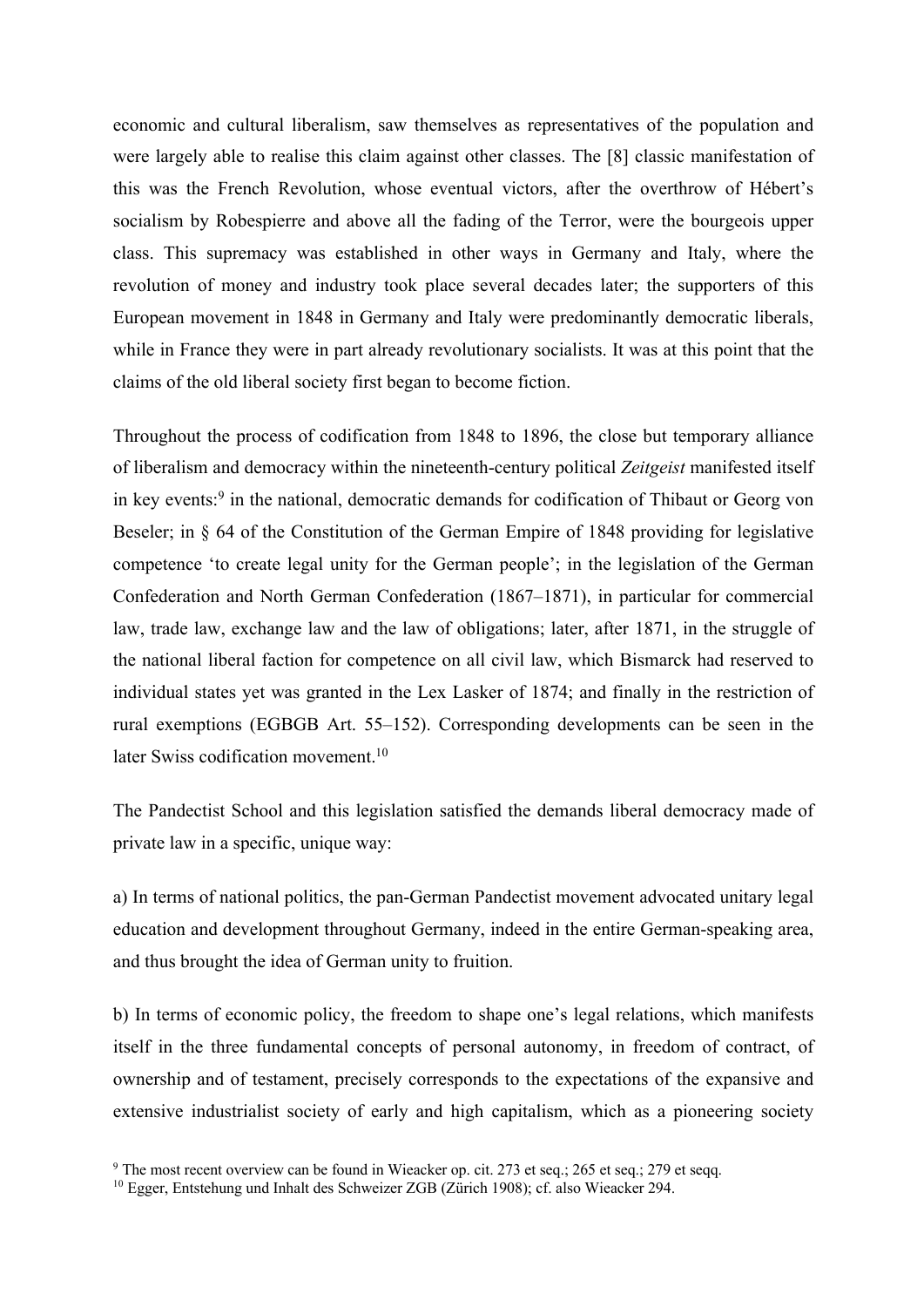depended on concluding contracts, making loans and freedom of testament.

c) In terms of social politics, the classless unity of codification was an expression of the disempowerment and levelling of the old class hierarchies of birth and occupation. The apparent exception made for commercial law, as [9] a special law for traders, is not truly a class right. Given that it is open to anyone engaged in trade, it is rather a special law governing the activity of trading. Indeed, where one engages in trade, the formalism and rationalism of private law is in fact heightened; tellingly, precisely these features make it a 'pioneer' of the law of obligations. It is precisely its technical rules for conclusion and execution of contracts that in 1900 passed from the German Commercial Code into the Civil Code ( $\S$ § 130 ff;  $\S$ § 325 ff BGB).<sup>11</sup> The type of transactions that commercial law both privileges and subjects to special discipline is also telling: it is the occupation of the industrialist class, as already encouraged by Napoleon's Code de Commerce.12

In particular, the Civil Code of 1896 is the overdue child of the Pandectistic school and the national democratic and since 1848 primarily liberal movement. Coming into force in the first days of this century, already in the evening twilight of high capitalism, it was conceived at a time that was barely foreseen by the European revolutions. It is thus self-evidently soberly and without the pathos of a recent victory or a looming threat that it adheres to the three fundamental freedoms of private law: freedom of contract in § 305, freedom of ownership in § 903 and freedom of testament in § 1937 – the last of these less egregiously and with an exception creating admittedly weak rules on mandatory legacies. If this comes across as pale and expressionless, then it is all the more important to note which substantive ordering principles private law expressly rejects: e.g., consideration of the *iustum pretium* (just price), *laesio enormis* (lesion beyond moiety) or a cap on interest, as manifested in the subjective rules on duress in § 138 II; through the silence of §§ 241 ff and the exceptions in § 321 and § 621, the *clausula rebus sic stantibus* ('things thus standing', i.e. the doctrine of fundamental change of circumstances), a fundamental problem of any system of substantive private law ethics is addressed; finally, it implicitly treats monetary debts as debts of a nominal value, the amount of which is independent of fluctuations in monetary value. All these decisions put the law in contrast both with the old *usus modernus pandectarum* ('modern customary law of the

<sup>&</sup>lt;sup>11</sup> In doing so, the fundamental questions of civil contract law were evidently incorrectly depicted by the generalisation of a very specific solution. The peculiar fall of the central concept of breach of contract and the rise of the recognisably definitive concept of inability to perform (*Nichterfüllung im Unvermögen*) can only be explained in this way.

<sup>&</sup>lt;sup>12</sup> Cf. Wieacker 212; 275.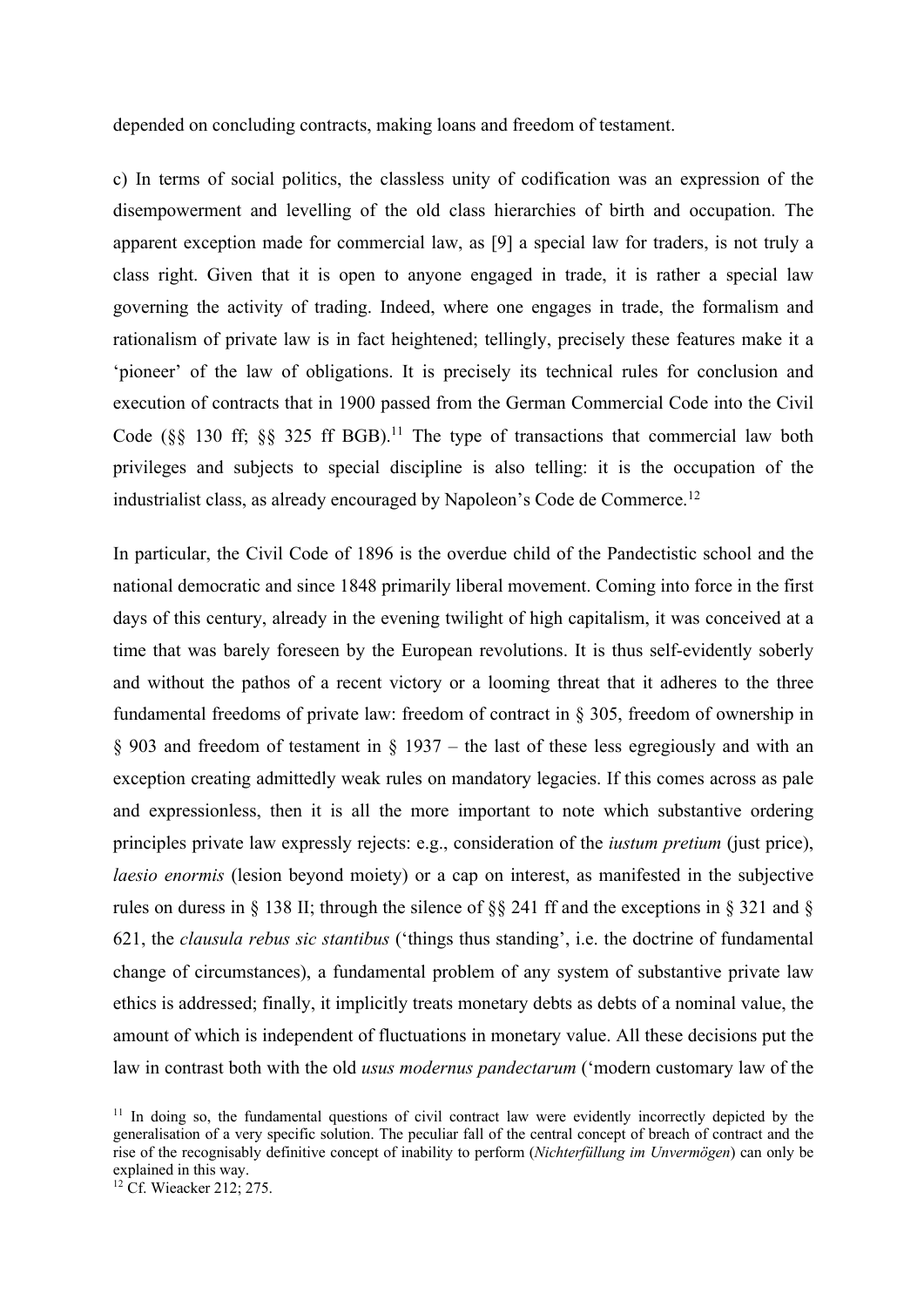Pandects') and with the progressive natural law codes. In a specific liberal sense, namely to serve a particular selective function of private law, it serves as a *leges vigilantibus scriptae* ('law written for the watchful').

This spirit of the Civil Code is still the same as that of the *Code civil*, which admittedly is less liberal in this respect, or the *Codice civil* [sic] of 1865. Even the humanism of the Historical School, which did leave its mark, does not distinguish it from the older codes. For beside [10] the nationalist revolutionary and liberal components, Napoleon's code was after all also based on a humanist, Romanist tradition: the tradition of elegant jurisprudence.<sup>13</sup>

#### III.

The social model of Western and Central European codifications thus rests on a single economic class' usurpation; it made the 'propertied citizen' the primary representative of the national legal order, and was necessarily only able to do so to the detriment of other classes and occupations. If it has already been shown that the formal ideals of the civil legal order were tailored precisely to the needs of the expansive, entrepreneurial and rich pioneers of the industrial revolution, then it is equally clear that these ideals were imposed to the detriment of those classes whose living conditions did not fit these ideals. These classes were highly varied, including large-scale landowners, traditional labourers such as farmers or craftsmen and finally the class of salaried workers, who during the Industrial Revolution were composed, also in Germany, of the sons of those in such traditional occupations. For these occupations and classes, freedom of contract, ownership and testament, which became such crucial prerequisites for the trade and business of the industrialist class, were at best not a vital interest, and often moreover a threat to their usual living conditions. This is true not only for the weakest of these occupations and classes, but equally for the strongest.

Even for the governing nobility, such as sovereign princes and lords, the law of persons and family law would have constituted a severe interference in family inheritance and aristocratic privilege, were it not for exemptions in the form of a special private law for the aristocracy. Large-scale landowners, who retained their privileged position and public power above all in

<sup>&</sup>lt;sup>13</sup> Sagnac, La législation civile dans la révolution française 1789—1804 (1898); most recently e.g. Thieme, Naturrecht u. europ. Privatrechtsgeschichte (1947) 26 et seq.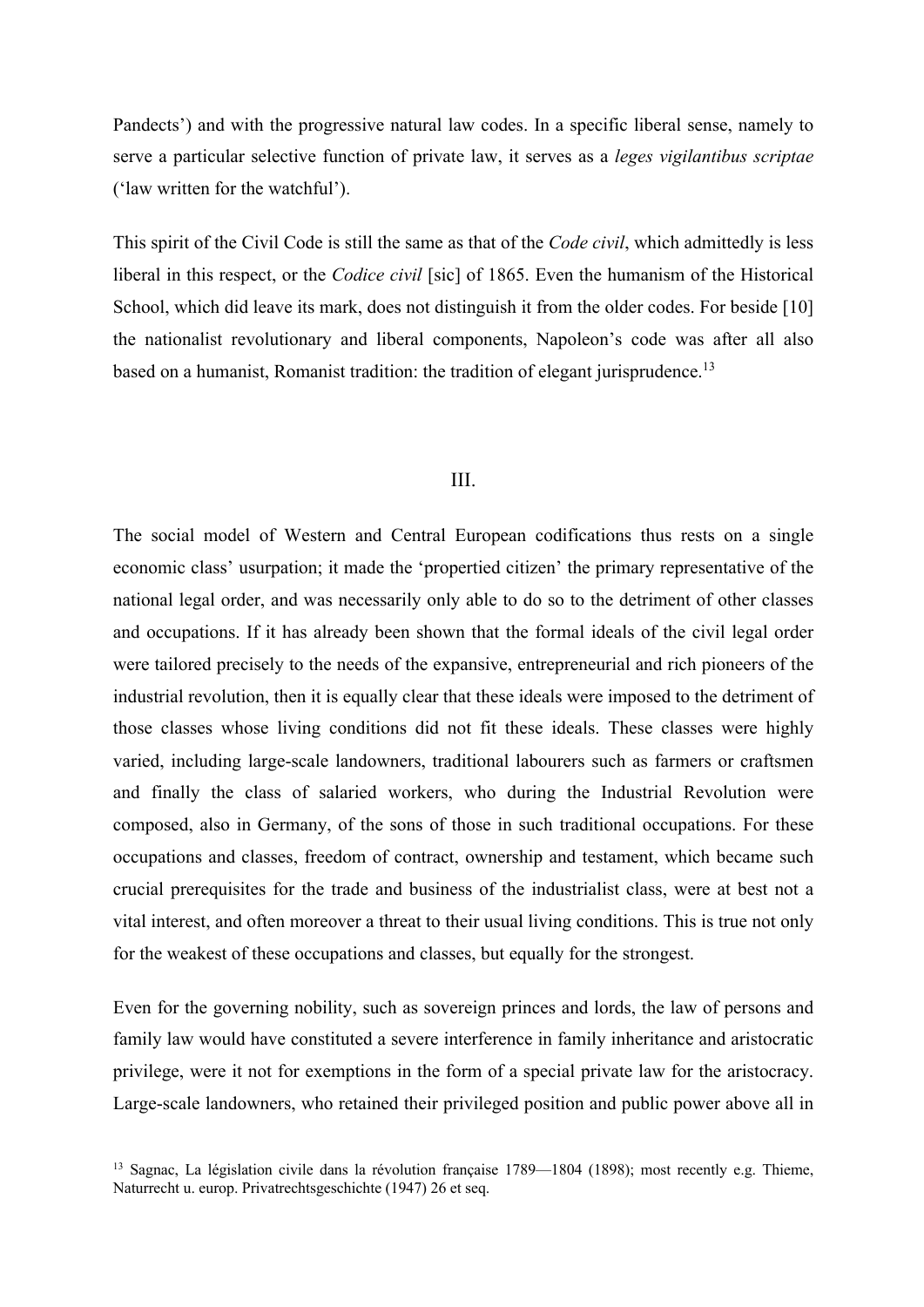Prussia, found that the freedom to dispose of land, whether inter vivos or by testament, interfered with their system of undivided inheritance, which was the economic lifeblood of their public power. Freedom to grant security over land, which suited the industrialist class' need for capital, threatened large-scale landowners in economic difficulties or debt with overindebtedness and eviction from their inherited lands. Acrimonious conservatives were ultimately successful in countering these dangers through the preservation of entailed estates and the *fideicommissum*.

No other classes or occupations sufficiently succeeded in creating a special legal order to [11] insulate them from the dangers of civil law. Even large- and medium-scale farmers were threatened by division of their estates due to freedom of testament and, in cases of personal profligacy, overindebtedness and eviction from taking credit. The manorial law of the states and regions tried to counter these dangers, but did not inhibt freedom of disposition over agricultural property. For small-scale farmers directly neighbouring large-scale farms, overindebtedness and division of estates were a deadly danger. Where there was no state legislation protecting farmers (as in Mecklenburg and parts of East Elbian Prussia), smallscale farmers disappeared exactly after the end of serfdom, under a legal order founded on economic freedoms.14

Craftsmen, who were poor in terms of capital and threatened by industrial competition, which rendered traditional business models and antiquated means of production incapable of competing, were subject to the industrial upheaval of economy and society in manifold ways. Their sons would form the core of future skilled labour and the political elite of the working classes. In other cases, craftsmen themselves became great entrepreneurs and industrial pioneers. To the present day, artisan businesses have been integrated into the new means of production, by themselves becoming workshops for larger production facilities.

In which way the newly developing class of salaried workers was endangered by the freedoms of the old liberal order has been described by socialist, in particular Marxist, social critics, in classic analyses and texts, which have now passed into public consciousness. The legal institution that allowed the exploitation of salaried workers in early and high capitalism was freedom of contract, in particular the 'freedom' to shape contracts of employment, which was originally indeed the freedom to oppress others by dint of great economic power. Such

<sup>14</sup> Max Weber, Wirtschaftsgeschichte (1923) 54 et seqq.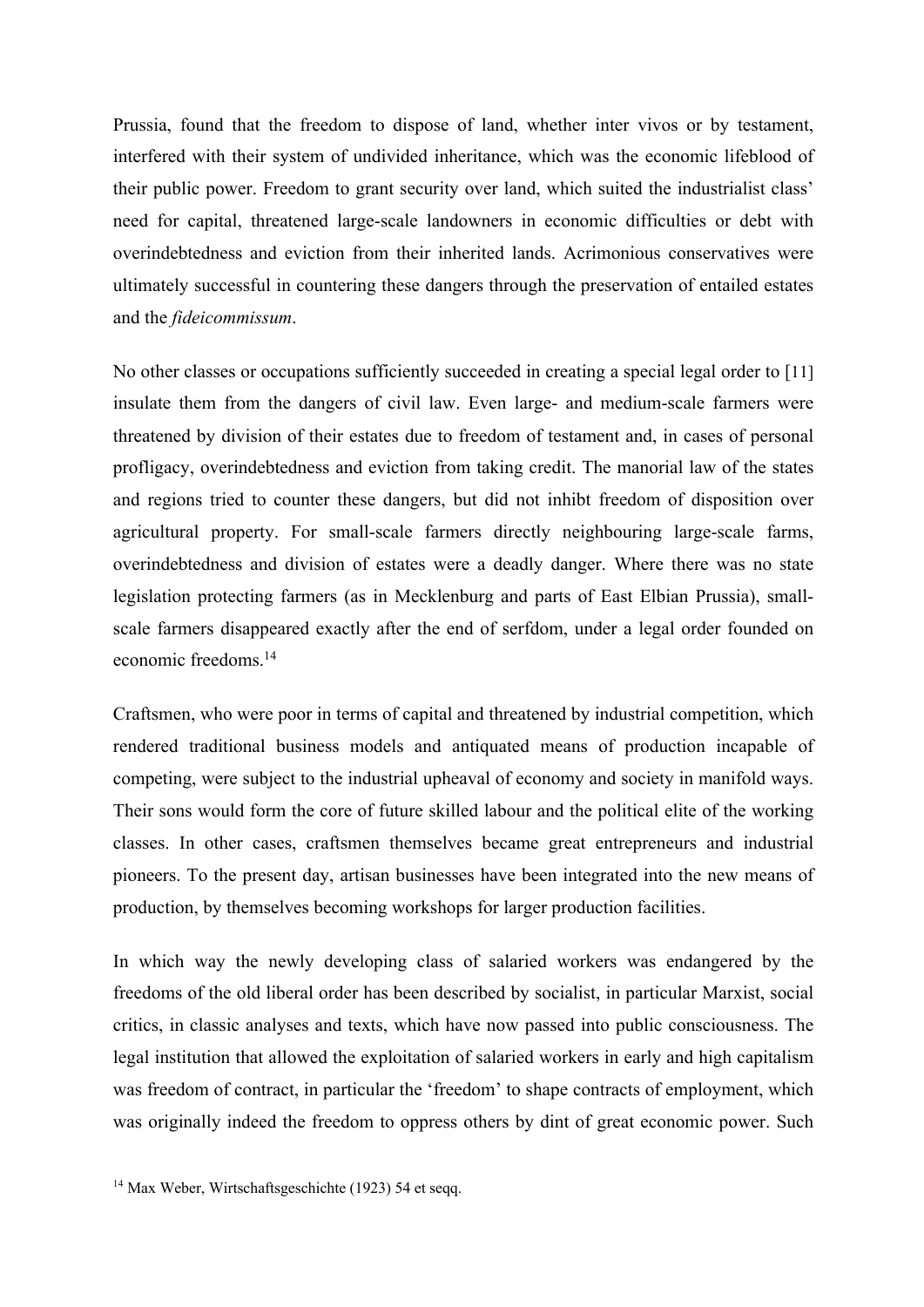freedom found all the more derision because its necessary counterpart, freedom of association, which later became such a powerful weapon, was long consciously and partially tendentiously rejected. The defective nature of the unincorporated association (*Verein ohne Rechtsfähigkeit*) is evidence of this fundamental injustice; tellingly, it was remedied by recourse to the personal autonomy of articles of association, i.e. to contractual freedom.15 The discrepancy between freedom of contract and lack of freedom of association is one the few sad elements that support the interpretation of the [12] civil law order as a tool of class oppression.

If it is indeed true that the apparent reconciliation of individual freedom, i.e. liberalism, with the complete integration of national society, i.e. democracy, was only possible while the exponents of economic liberalism simultaneously considered themselves the champions of national democracy, then this recognition that one economic class usurped power over all others also suggests that the civil law order of the nineteenth century would not succeed in socially integrating all of national society in future. Given that it was above all in Western Europe, particularly in France, that propertied citizens fully identified themselves with the state, no one more acutely expressed this inevitable conflict than the French revolutionary socialists and communists in their conflicts with the bourgeoisie, which reached their bloody pinnacle in 1848 and 1871. In '*Le Lys Rouge*', Anatole France, the heir of the great ethicists, expresses a personal truth, as is the poet's prerogative, when his character Choulette, an old Communard who represents Verlaine, says: '*Comme cette révolution a été faite par des fous et des imbéciles au profit des acquéreurs des biens nationaux et qu'elle n'aboutit en somme qu'a l'enrichissement des paysans madrés et des bourgeois usuriers, elle eleva, sous le nom d'égalité, l'empire de la richesse. Elle a livré la France aux hommes d'argent, qui depuis cent ans la dévorent. Is y sont matres et seigneurs*.'16 What follows is his even more famous quotation about the law, in its majestic equality, forbidding the rich as well as the poor to sleep under bridges, to beg in the streets and to steal bread.

In Central Europe, where propertied citizens shared power with the older classes or never gained it at all, the conflict between propertied society's legal ideals and the unpropertied classes' ideals of justice did not always show itself as incisively or express itself as

<sup>&</sup>lt;sup>15</sup> On discrimination against unincorporated associations, see most recently Boehmer, Grundlagen d. bürg. Rechtsordn. II 2 (1952) 168 et seqq.; further references can be found therein, 167; in particular Stoll, Die Praxis d. RG II (1928) 61.

<sup>16</sup> Le Lys rouge, ch. VII, 1.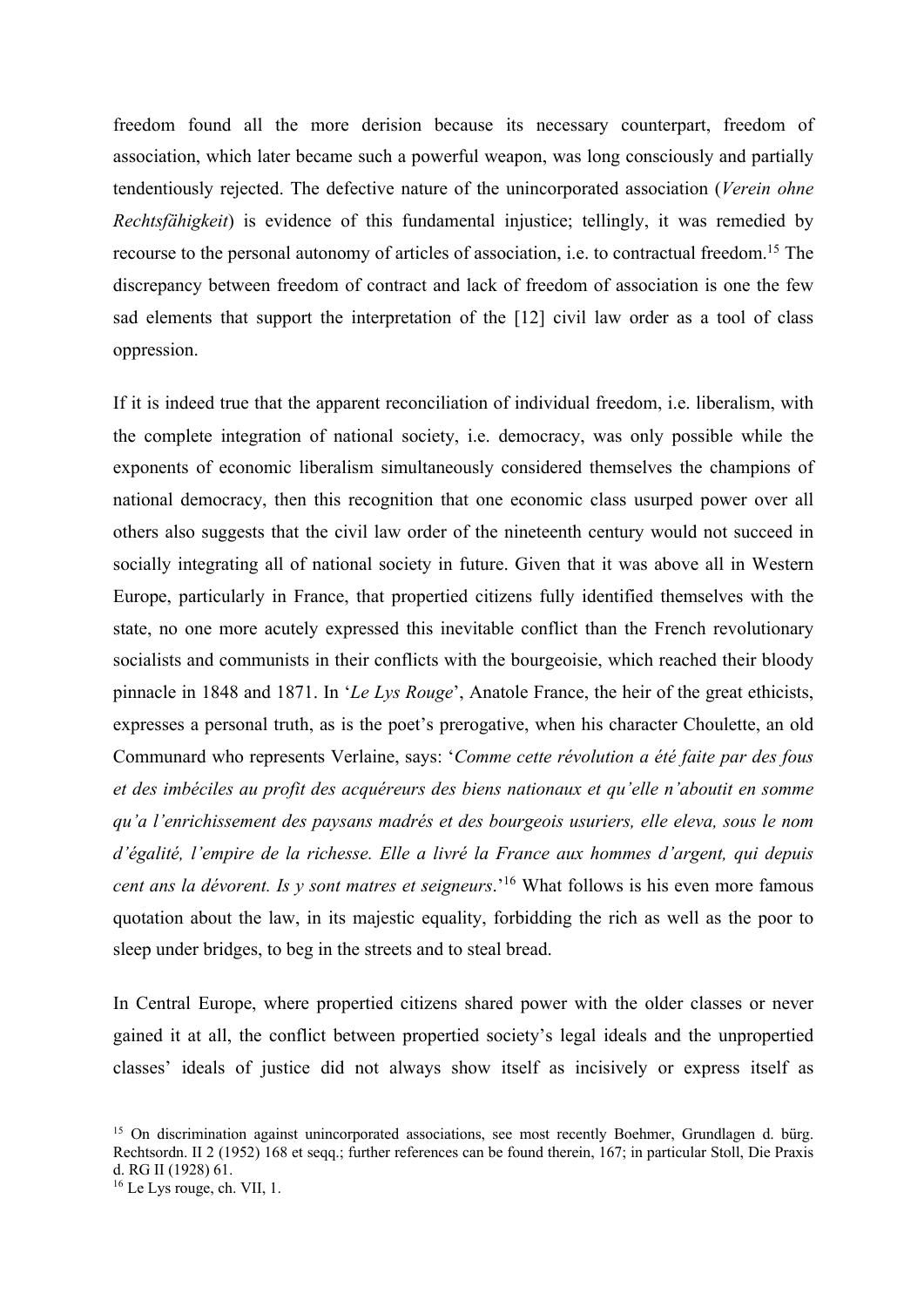dramatically. As a matter of fact, however, it did also exist here. Given that this contradiction lies at the root of the current crisis of the old social model underlying our code, we shall next examine the model's opponents in the last century. They were no longer driven by the urge for freedom, but by the urge for order and security, which was to become the great temptation of our age. These opponents consisted primarily in the idea of socialism and the practice of state intervention in the economy. Nevertheless, its other opponents should not be overlooked. [13]

## IV.

1. The ideological opposition of the disadvantaged occupations and classes to the fundamentals of the liberal legal order was weaker than one would presume from the extent of nineteenth-century social critique. Macroeconomists, sociologists and social critics often tend to underestimate the influence of formal legal ideals on social reality, while legal philosophers and technically trained lawyers are rarely critics of their society.

a) The social doctrines of European conservatism, which became a conscious force in light of the French revolution, tend to disregard liberal private law's task of delivering justice, because they see tradition, authority or state commands as instruments of a proper social order. Conservatism thus does not primarily engage with the question focused on in this article, namely to what extent freedom and just disposition over economic goods can be reconciled.

b) Socialist critique, above all familiar in the works of Karl Marx and French socialists' critique of ownership, identifies private law as a social model and thus realises that it can be abused as a tool of class dominance. However, it sees law entirely as a social phenomenon, and thus refuses to direct social reform using the formal legal ideals of private law; it underestimates the prospects of creating a more just social order, in particular regarding the distribution of goods, using the tools of private law. Although it recognises, most clearly in Lasalle's '*System der erworbenen Rechte*' ('The System of Acquired Rights'), that positive law, as a means of keeping the peace, cannot bring about a more just redistribution of goods, it refuses to recognise that the ability of any legal system to be a means of keeping the peace excludes carrying out radical social reform while staying true to legal ideals. However, this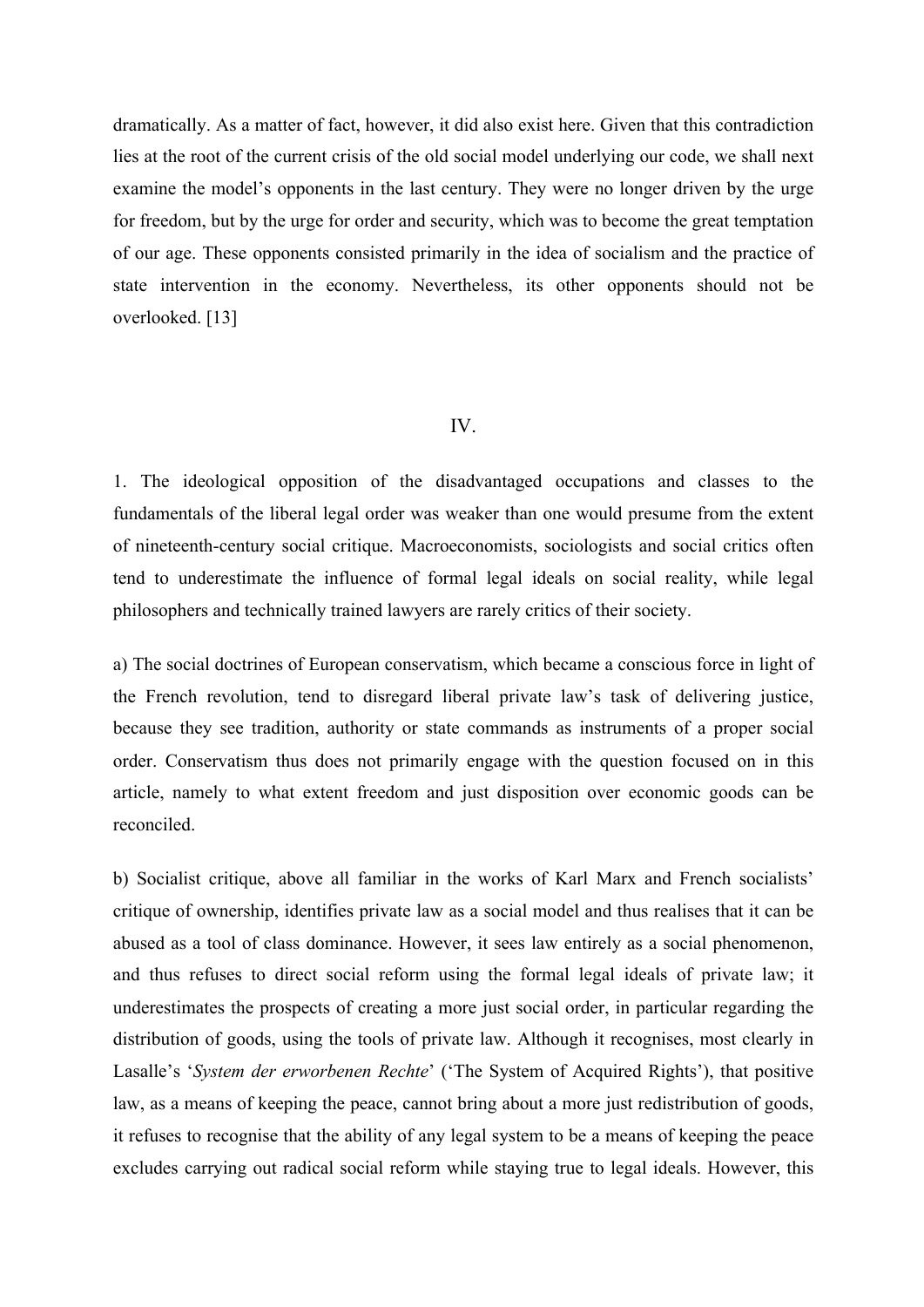does nothing to change the fact that socialist critique of private law (above all the Viennese academic socialist Menger's book on civil law and the unpropertied classes and the works of his compatriot Renner) irrefutably showed that where there is economic inequality, private law's freedom to shape one's legal relationships, to the extent that it is only an opportunity, tends in the long term to reduce the freedom of those with fewer opportunities.<sup>17</sup>

c) Independently of conservative and socialist critique, Otto von Gierke, in his famous critique of the first draft of the Civil Code (1888/89), called liberal private law to account. It [14] is not easy to grasp the fruits of his critique; for it is necessary to look beyond the nationalist and romantic overtones, the metaphorical language and finally the positivistic prejudices of his social theory, to recognise that Gierke was indeed the most promising, deepest critic of private law of his time.<sup>18</sup> It is also impossible to go into all the details of his extensive social theory here.<sup>19</sup> However, by the end of this article we will have recognised that there was perhaps no nineteenth-century legal conception that more clairvoyantly predicted the social spirit of the liberal legal order in the twentieth century than Gierke's exposition of law's social function.

2. Civil law liberalism did not only encounter limits set by ideological opponents, but also limits set by tangible, political opponents. Especially in Germany, the legislature and executive never permitted unrestricted implementation of its ideals. Given that this was the result of particular constitutional conditions in Central Europe in the nineteenth century, and was not reflected in Anglo-Saxon or Romance countries, it must be explored a little further.

In all German states, but above all in Prussia, Saxony, Austria and the southern German states, the government considered public order, the advancement of welfare and economic development to be its duty, to perhaps an even greater extent than in the declining absolutism of Spain, France and the foreign dynasties of Italy. The disagreeable aspects of the authoritarian German state's tendency to regulate, which especially on foreign soil could degenerate into petty despotism, should not deceive Western European observers, for the German state largely owed its almost unfathomable approval among German citizens to its promotion of public welfare.

<sup>&</sup>lt;sup>17</sup> First in 1890, directly opposing the first draft of the Civil Code.<br><sup>18</sup> On von Gierke, see most recently Erik Wolf, Große Rechtsdenker 3 663 et seqq.; extensive refrences to literature can be found at 706 et seq.; somewhat contra, see Wieacker 267 et seq.

<sup>19</sup> Genossenschaftsrecht I–IV; Die Genossenschaftstheorie und die Praxis des Reichsgerichts (1887); Althusius (1880); Das Wesen der menschlichen Verbände (1902).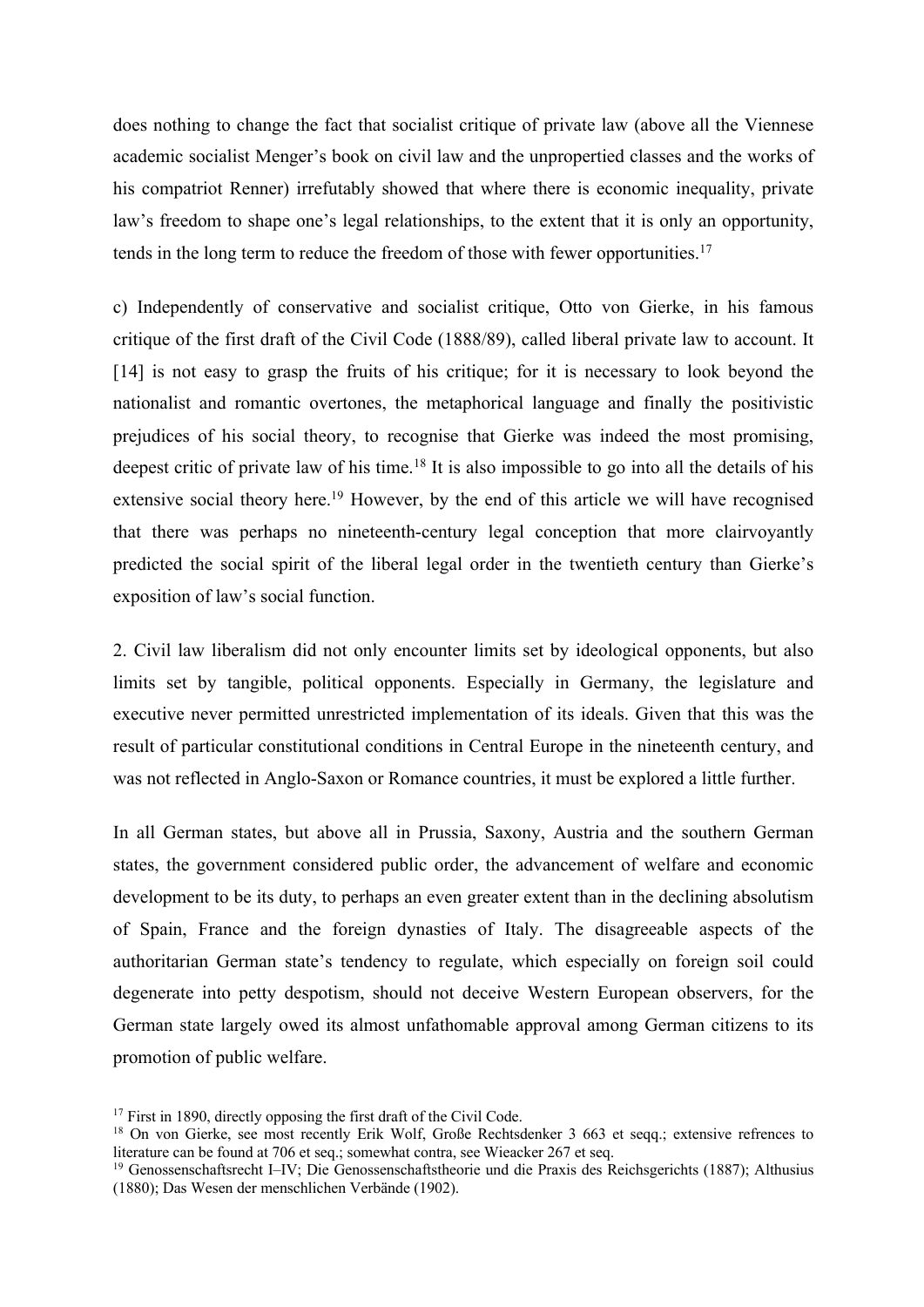The authoritarian German state accordingly put tighter limits on the dominance of liberal private law than any other Western or Central European country. These exceptions were both reactionary and welfare-based in nature.

a) Reactionary exceptions served to protect the interests and perspectives of the ruling classes. Exceptions to the liberalism and equality of general private law existed: in family and inheritance law, for the dynasties and nobility through a special private law for sovereigns (*Privatfürstenrecht*); in land law, through the preservation of entailed estates and the *fideicommissum*; and in labour law, through paternalistic laws of servitude for household servants and agricultural labourers, until 1918<sup>20</sup>. [15]

b) Moreover, the German state had long altruistically realised the interests of classes not represented through citizenship. This included farmers, craftsmen and, later, workers.

1. Wherever the state was not dependent on the military and political cooperation of large landowners (as in Prussia, for example), it sought to protect farmers against large landowners and to encourage an economically free society. It prohibited enclosures, i.e. the removal of peasants from their lords' lands. It prevented fragmentation of estates through undivided systems of inheritance of farms. It organised the provision of agricultural credit through credit unions and limited the debt that could be secured by a charge.

2. Wherever it clashed with the demands of orderly agriculture, freedom to dispose of land was limited by public law on hunting, fishing, water and construction.

3. Public law has also generally adhered to freedom to trade since 1869. However, at least as regards craftsmanship, mining and other qualified professions, the German welfare state did not abandon its exceptions to freedom to trade.<sup>21</sup> In these core areas controlled by the old town guilds, the concept of the welfare state and communal ordering of the means of sustenance of individual businesses has survived to the present day. The attempts of the American occupiers of our country to introduce extreme freedom of trade after 1945 in their zone never found the approval of the bureaucracy or the relevant professions.

4. Revolutionary socialism made Bismarck aware of the dangers that the liberal employment

 $20$  It was repealed by an order of the Council of the People's Deputies of 12 November 1918.

<sup>&</sup>lt;sup>21</sup> Overview can be found in M. Wolff, Sachenrecht 9 (1932) §§ 96 et seq.; Heck, Sachenrecht § 114; and Weigelt, Die preußische Bergbaugesetzgebung (1933).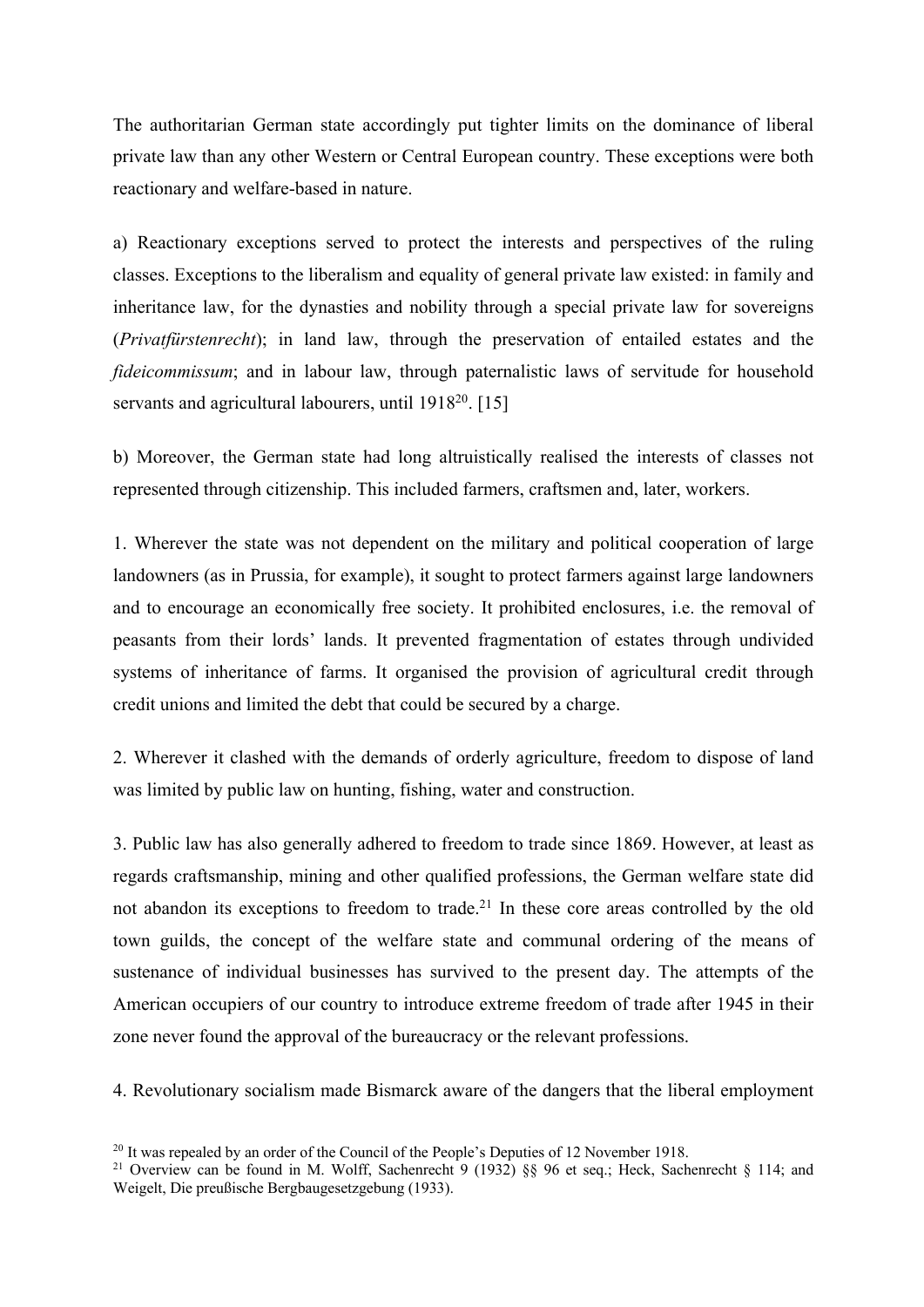contract posed for public order. This great statesman was not capable of foreseeing that the working classes did not merely want to be compensated, but rather demanded integration into national society. However, the old aristocratic tradition resided in him that kings should protect their poor subjects from the trespasses of the rich and powerful. In this vein, and in the face of resistance from the unsympathetic industrialist class, he created a system of social security that would in future usher in new justice, by constructively combining the ideas of state intervention and neighbourliness. That an adherent of an already outdated feudal way [16] of life created something that pioneered the positive aspects of the twentieth-century revolution is an illuminating testament to his historical and moral greatness.<sup>22</sup>

Nevertheless, social security is most telling of how very much the old authoritarian, law and order state (*Ordnungsstaat*) lives on in the social and socialist institutions of the modern state. The strength of this tradition explains why the state-run, socialist elements of modern social reform are so strong. In his dramatic style, it can be seen even from the title of Oswald Spengler's highly insightful treatise on 'Prussianness and Socialism'. Observers from those countries in which the third estate triumphed over the authoritarian state once and for all will not note this link without fear and aversion. German liberals will feel the same sentiments, and with good reason.

# V.

If, in the above, we described the Civil Code as an overdue child of classical liberalism, this is thus only true with the proviso that the authoritarian and welfare-based exceptions of the old German states did not permit the full realisation of the liberal social model; instead, they favoured special laws for the aristocracy, measures to protect feudal and agricultural landholdings, public land law, restrictions on freedom of trade and public labour law. The monumental extent of these countless exceptions becomes clear in the Introductory Law to the Civil Code; it has been referred to as 'legal unity's list of casualties'; an even more apt name would be 'liberalism's list of casualties'.

Nevertheless, it remains true that the Civil Code codified the ideals of bourgeois nineteenthcentury society. This conclusion is not impinged upon by the fact that some elements

<sup>22</sup> Otto Voßler, Bismarcks Sozialpolitik, Hist. Ztschr. 167, 43 et seqq.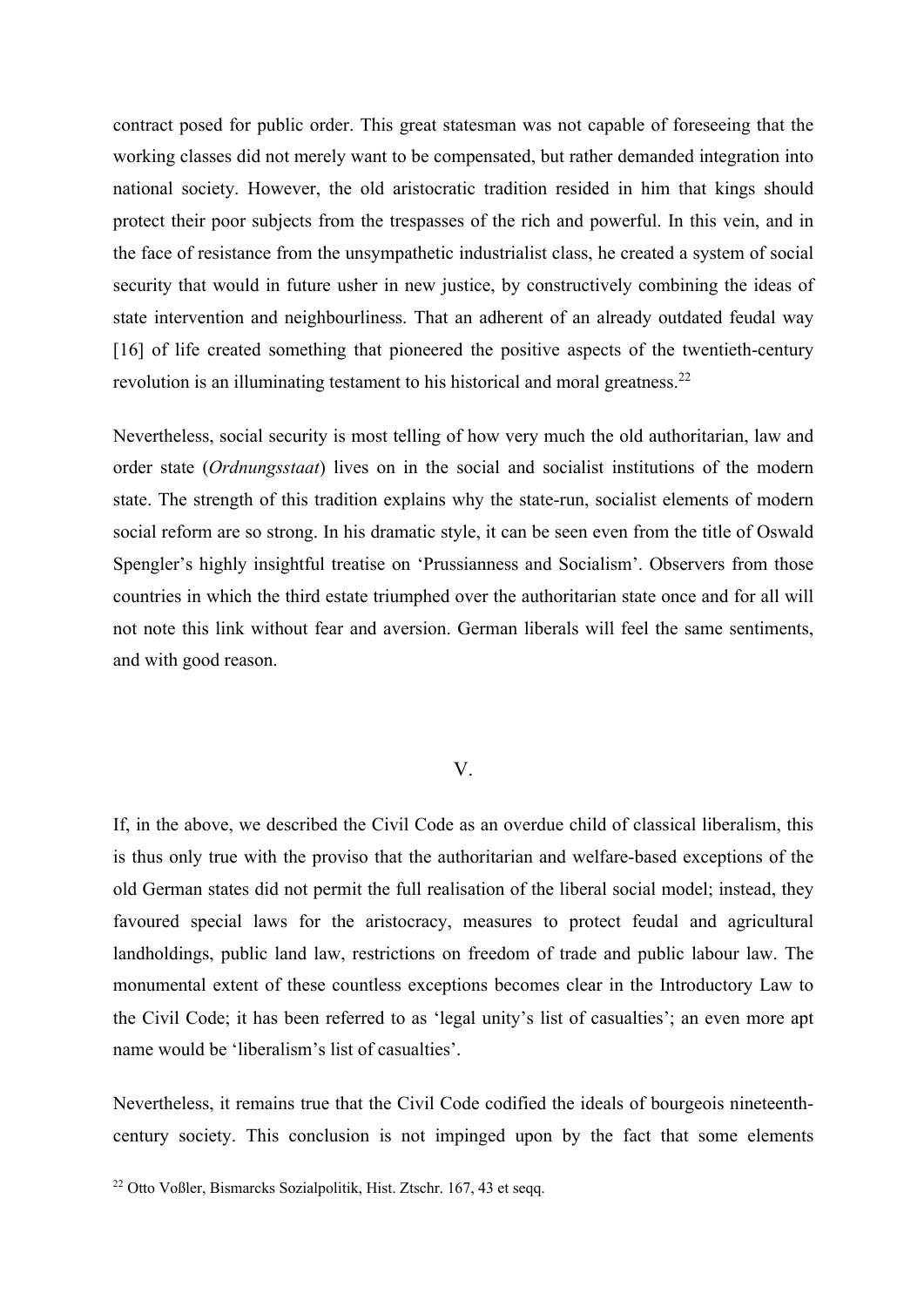preserve authoritarian or paternalistic traits and other elements preserve room for future social needs.<sup>23</sup>

a) First and foremost, such paternalistic traits dominate family law: both as regards personal marriage law, in the predominance of husbandly power of decision-making, as well as the matrimonial property regime, which is only now undergoing radical reform. Equally, the law relating to children and guardianship is based on paternalistic ideas; incidentally, these are ethically sound and realistic. Authoritarian elements can be seen in the law on charities and, in the pre-1918 version, the law of associations. [17]

b) The editors of the Civil Code were proud of its social elements, which were stimulated above all by Gierke's critique of the first draft. In this sense, the code truly was thoroughly superior to the older European codes. However, these elements have highly heterogeneous origins. They arose partly from the interest of ethically grounded liberalism in the probity of the rules of economic competition (cf §§ 138 II, 243, 1229 and 1136), partly from the interests of particular occupations that were able to make their voices heard in parliament, above all agriculture (the law of bees, liability for defective livestock and liability for animals in the 1908 version). Landlord and tenant law at least recognises the need to protect the socially weaker party, i.e. the tenant. The provisions protecting workers in employment contracts (§§ 616–619 and 626 Civil Code), which are sound and progressive, still echo paternalistic attitudes in their current form. On the other hand, the acquisition of property by the manufacturer of goods in § 950, adhering to the Germanistic 'principle of production', constitutes a highly impractical homage to political romanticism, in contrast to the Romanist tradition. In conclusion, then, this much-celebrated 'drop of social oil' in the Civil Code is more a testimony to the moral soundness of this bourgeois piece of legislation than a prelude to the future welfare state.

The Civil Code should thus be seen as the last victory of the old bourgeoisie, albeit a Pyrrhic victory. The equivalisation of bourgeois society with the entire nation underlies all European codes of the nineteenth century, and allowed even individualistic codes to be seen as documents to integrate the entire modern nation – however, this unique situation disappeared as the prestige and economic dominance of this class was shattered. Even as the Civil Code was in its infancy, the first shadows of the coming European revolutions began to loom, and

 $23$  The following can be found in Wieacker op. cit. 289 et seqq.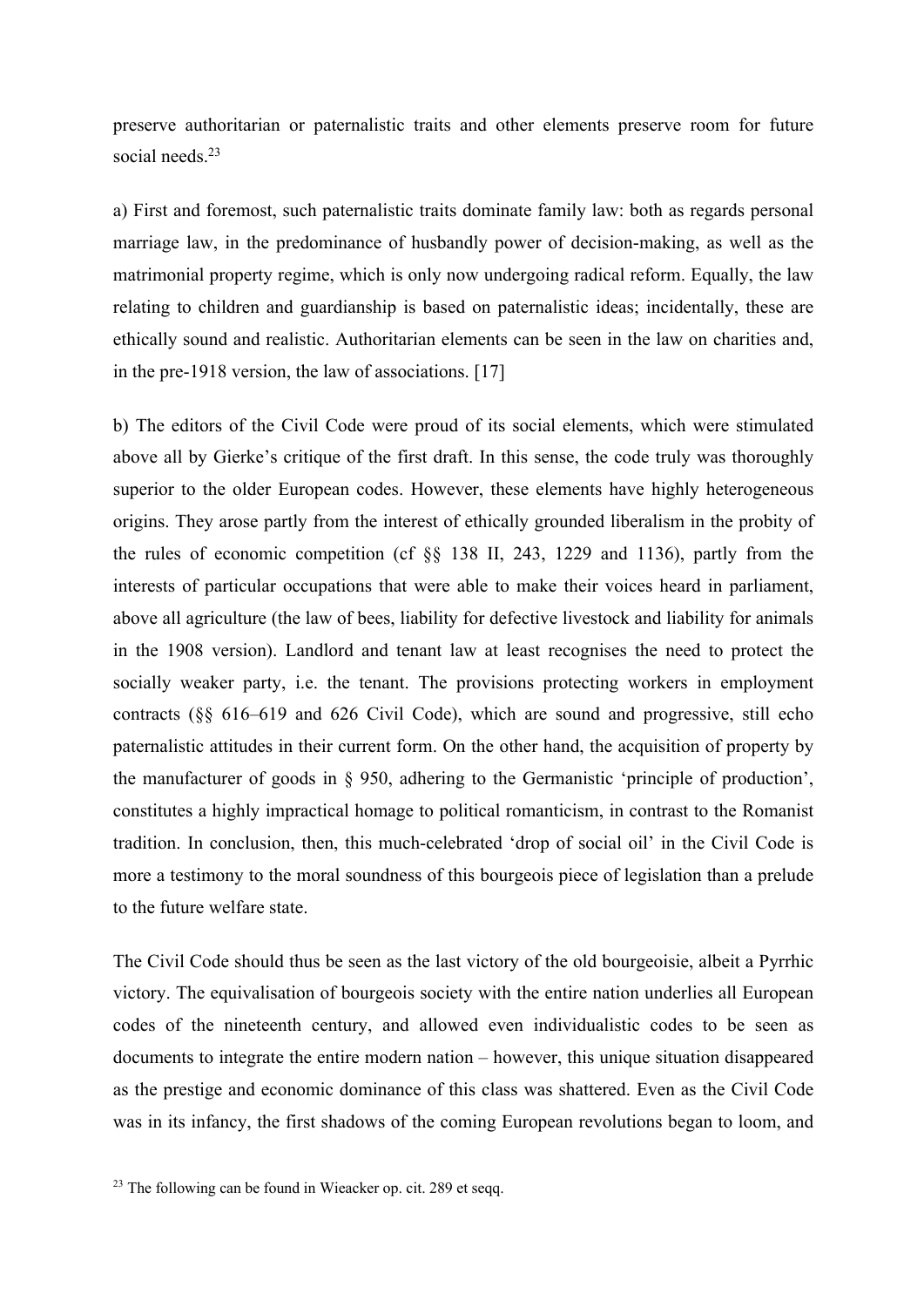these shadows grew to giant proportions after the First World War, which marked the outbreak of those revolutions. What followed was a quiet yet complete transformation of the social model upon which modern private law is founded.

This transformation is familiar, to even the least unknowledgeable of our contemporaries, in the form of persuasive or cautionary slogans. However, historians and interpreters of the recent development of private law have a more modest and less thankful task than repeating these banalities. Once one resigns oneself to the recognition that slogans can be taken to mean entirely opposite things, one rather leaves such slogans aside and asks what specific le[18]gal changes have been made to the social order and, ignoring political fluctuations, considers the long-term trends. For it is these, rather than the words spoken, that evidently constitute the lasting, enduring events of our time. Accordingly, we will track the quiet transformation of private law through case law and those pieces of post–First World War legislation that have proved to be enduring.

### VI.

Perhaps the most significant achievement of civil law jurisprudence, which is often criticised as unworldly, is the transformation that ascribed a new social model to the great codification of 1900 without giving up its traditions. Led by the *Reichsgericht* (Imperial Supreme Court of Justice) and barely noticed by the public, the case law of the last half-century has transformed the formal ethics of freedom on which the private law order was based back into substantive ethics of social responsibility; transformed 'back', because it thus, largely unconsciously, returned to the ethical foundations of the older European *ius commune* and natural law. This observation can be shown by reference to four examples, with which experts have long been familiar: the treatment of declarations of intent; the concept of obligations as organisms; the *clausula rebus sic stantibus*; and the development of duties of ownership.

a) The interpretation of declarations of intent has been characterised by the transition from the Pandectists' intention-based dogma – or its simple opposite, the so-called 'declaratory theory' – to a theory based on the promisee's expectations: declarations of intent are interpreted from the perspective of a reasonable recipient. This is a return to the core function that natural law ascribes to human declarations. A related tendency to objectivise the legal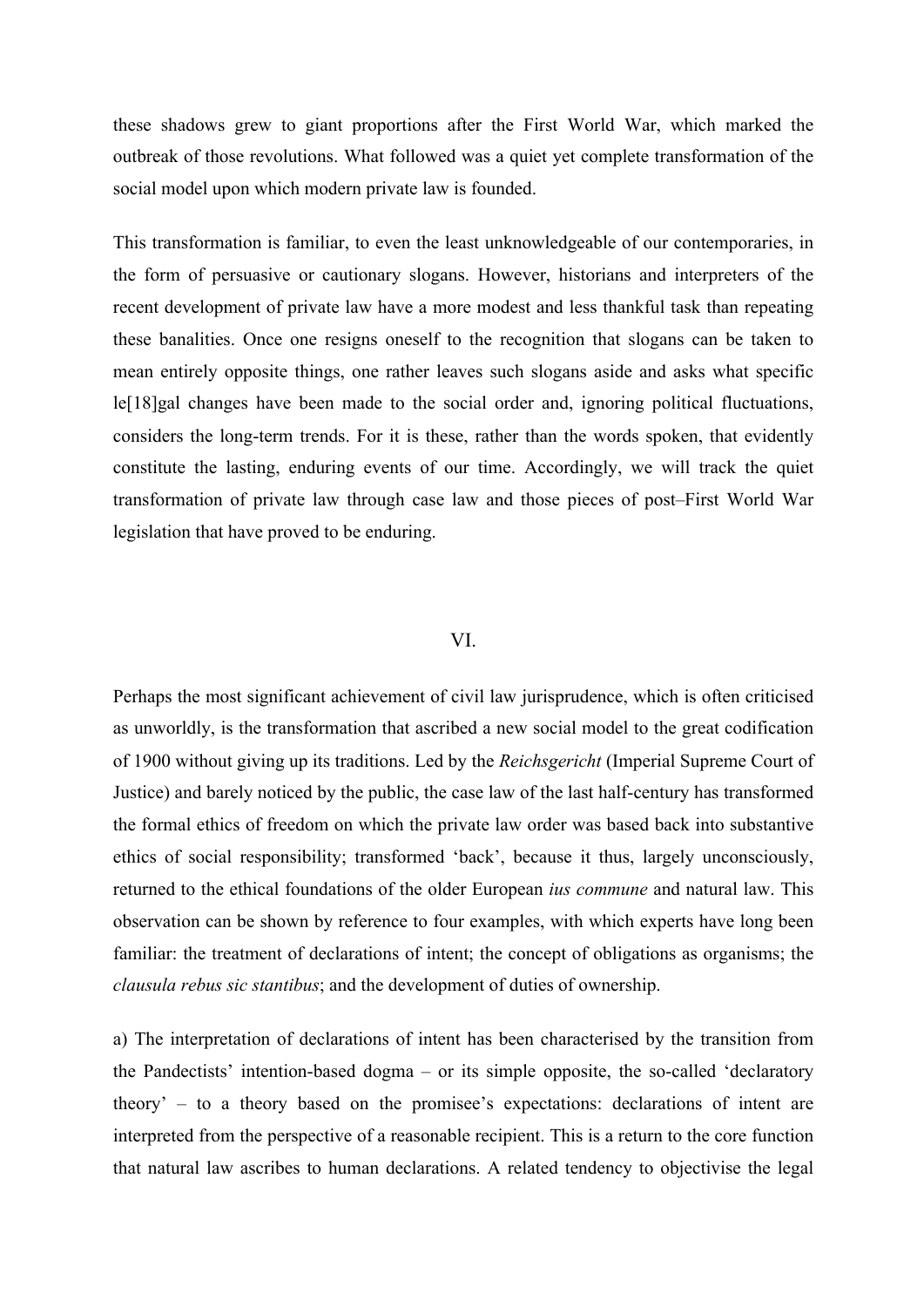effect of social facts can be seen in the increasing impact of the concept of the *Rechtsschein*  ('appearance of validity') in the widest sense of the word, and in the harmonisation of the legal effect of 'factual' and intentionally created legal relationships. What these tendencies all share is that they no longer see contract as an individual, spontaneous exercise of intention, but as the execution of a typical, supra-individual social function; they all take place against the same backdrop, namely that of a change from an individualistic economic society to a society structured around socially typical behaviour, a society of public services and welfare ('*Daseinsvorsorge*') that incorporates the substantive goals of a modern administrative state.<sup>24</sup>

b) Legal theory and case law have recognised that obligations, which are seen as individual obligations in the Civil Code, exist as an organism, [19] i.e. they consist in the entire contractual nexus, in a social set of facts, which can result in obligations arising for both parties that extend beyond merely carrying out the performance agreed upon. Tellingly, this can also result in contractual duties arising for the promisee under a unilateral contract, e.g. the recipient of a cheque. The development of the concept of *culpa in contrahendo*, found in the late *ius commune*, rests on the same idea. The doctrine of 'positive breach of contract' ('*positive Vertragsverletzung*') harks back to the same conception; ultimately, the more comprehensive central concept of breach of contract has replaced the fragmentary categories of default and impossibility that were characteristic of the sale of goods in the free economic society. Any adept of natural law knows that this whole perspective was generally foreign to the Pandectists, although it was established in the natural law tradition; then as now, it is an ethicisation of legal thought that can only be understood if one considers the social function of the exchange of goods.25

c) This return to substantive contractual ethics can be seen even more clearly in the limits on duties of performance. As we have seen, the Pandectists, after some hesitation, ultimately rejected incorporating the concepts of common mistake or of a change in the economic basis of a transaction *inter vivos*; it also rejected the *iustum pretium*, the *laesio enormis* and more generally the principle of substantively adequate consideration. Already during the manufacturing crises of the First World War, case law began to engage in adjustment of

<sup>24</sup> The word '*Daseinsvorsorge*' was firsted used by Forsthoff in Verwaltung als Leistungsträger (1938) 1 et segg.

<sup>&</sup>lt;sup>25</sup> e.g. Grotius, De jure belli ac pacis libri III; II, 11  $\S$  6; S. Pufendorf, De jure nat. et gentium, Book V passion; on the medieval tradition, cf. Thomas Aquinas, Summa theol. II 2 quaest. 77 art. 2.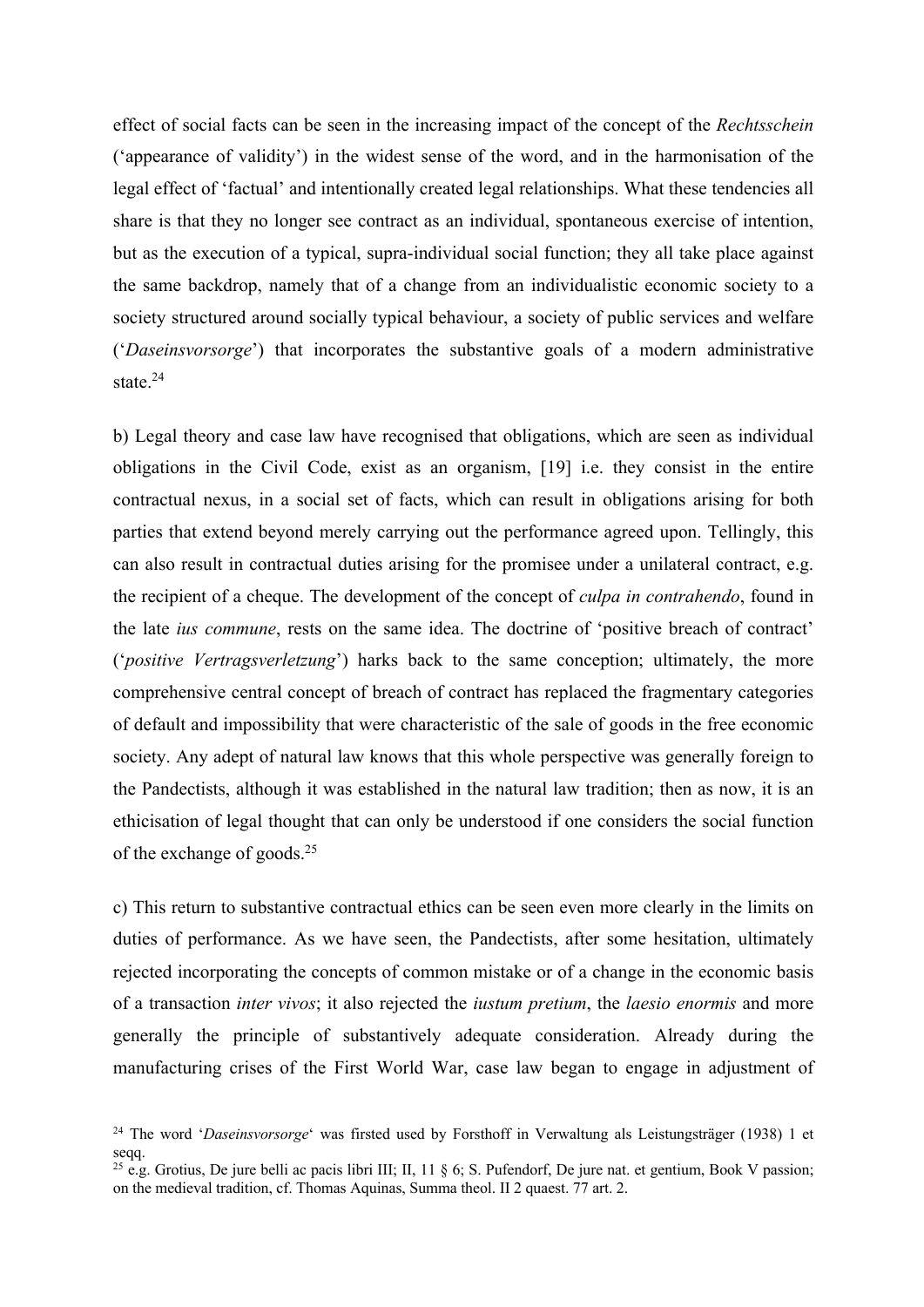performance or counterconsideration to match the changed circumstances; in the turbulent period after the war, Oertmann's doctrine of the economic basis of a contract was fully adopted, in a revised form. Given the inflation of the German currency, case law departed from the legislature's nominal stance and opted instead for a moderate, balanced, socially ethical form of valorism. One need not repeat that this, too, was in principle a switch from the individualist ethics of freedom and intention, encapsulated in the classical, Roman and Pandectist principle *pacta sunt servanda*, to the ethics of social responsibility found in the European natural law tradition, above all in medieval social doctrines.26

d) In 'liberal' private law, nullity of transactions contrary to public morals and liability for acts contrary to public morals had a precisely defined rationale in individualist ethics: it saw morally reprehensible behaviour of an individual as an abuse of moral freedom. As case law began to exploit these rules ever more, for example in order to impose particular [20] ethical rules on mortgages, or to objectively abuse rules on formalities or even judgments, it also thus began to delineate ethics of social responsibility.27

e) A final example will be presented here. The editors of the Civil Code did not even wish to discuss private law duties of landowners. Case law soon established strict liability for dangers emanating from an owner's premises. As regards emissions from neighbouring properties that are typical of the area, the Civil Code, in § 906, followed the Roman principle *qui suo iure utitur, neminem laedit* ('she who exercises her legal rights harms no one'); nevertheless, as regards the large-scale emissions of primary manufacturing and of the chemicals industry, case law imposed reciprocal duties, of consideration and to offset of losses, on neighbouring pieces of land: industry had to reduce its emissions to the lowest possible level, while agriculture for its part had to choose the least sensitive strains of plant.<sup>28</sup> There is no more characteristic expression of the transformation in private law's concept of ownership, from unrestricted individual ownership to ownership of land as a social function in a given economic sphere.

Further examples can be added almost *ad infinitum*. The overall net picture would show that

<sup>&</sup>lt;sup>26</sup> e.g. Grotius II, 12 §§ 11 sq.; Pufendorf op. cit.; on the canon law tradition, see op. cit., quaest. 110 art. 3; Osti, Riv. di div. civ. 1912, 420 ff.; on theories of monetary value, see Stampe, Zahlkraftrecht der Postglossatorenzeit (1928).

 $^{27}$  Cf. Lehmann, Der Haftungstatbestand der Sicherungsübereignung (1936); Zahn, Grenzen der Kreditsicherung durch Sicherungsübereignung (1937); as regards doctrine and legal policy: H. Lehmann, Reform der Kreditsicherung an Fahrnis und Forderungen (1937).

<sup>&</sup>lt;sup>28</sup> First RG 154, 161; RG 159, 131: a summary can be found in Westermann, Sachenrecht (1951) 287.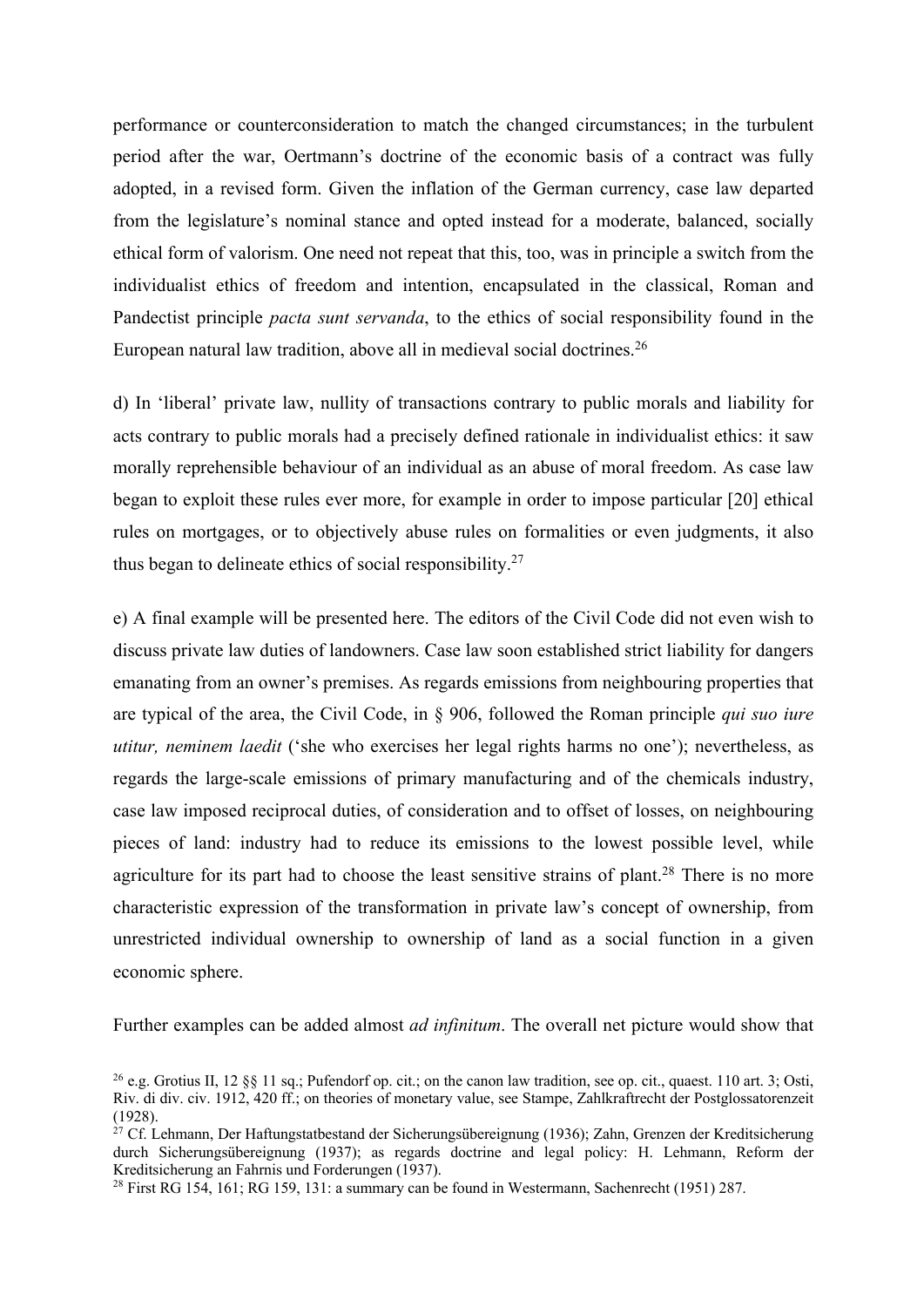modern interpretation of civil law often does not see the private law system as the aggregate of individual rights or as protecting the autonomous will of individuals, in accordance with private law's origins; in effect, it rather sees legal relationships as social functions, which are exercised according to prescribed or contractually assumed responsibilities. This process is all the more striking because it was not influenced or imposed by any form of collective, political or socio-ethical ideology. It reveals the true nomos of our legal development, be it for better or worse.

#### VII.

A look at the legislation of all German governments since the First World War reveals the same story, repeating itself with impetuous urgency and little maturity; this can be seen precisely when we disregard excrescent propagandistic legislation, in all its secret unprogressiveness and romantic deception, and focus primarily on those trends that were almost grudgingly imposed, as a response to the exigencies of commerce. Even where this legislation in fact lay in the hands of academically trained bureau<sup>[21]</sup>crats, it abandoned classic private law concepts as a matter of course: free individually negotiated contracts, free ownership of land, a *numerus clausus* of property rights, the distinction between obligatory and dispositive contracts, the personal nature of contractual rights. Each one of these changes constitutes a departure from the civil law system, although each relates to legal relationships that appertain to basic concepts of civil private law, i.e. general private law. If one seeks an overall description for the field of law in which this occurred, then the phrase 'social law', in the technical sense given it by Otto von Gierke, is the simplest and most fitting. This process, too, will be considered by reference to a few generally familiar main examples:

a) The development of German labour law is so well-known that I will restrict myself to brief references. Since the Collective Agreement Regulation of 1918, the model of individual employment contracts has been replaced by the sovereignty of contracting groups; through the labour courts' jurisdiction on civil law, employment contracts have become a transparency against which the silhouette of a different construct, the collective agreement, is imposed. In other areas, by contrast, such collective, mass contract provisions have not been formally extricated from the standard, civil law contractual model: e.g. regarding postal services, carriage of freight or of persons or private insurance.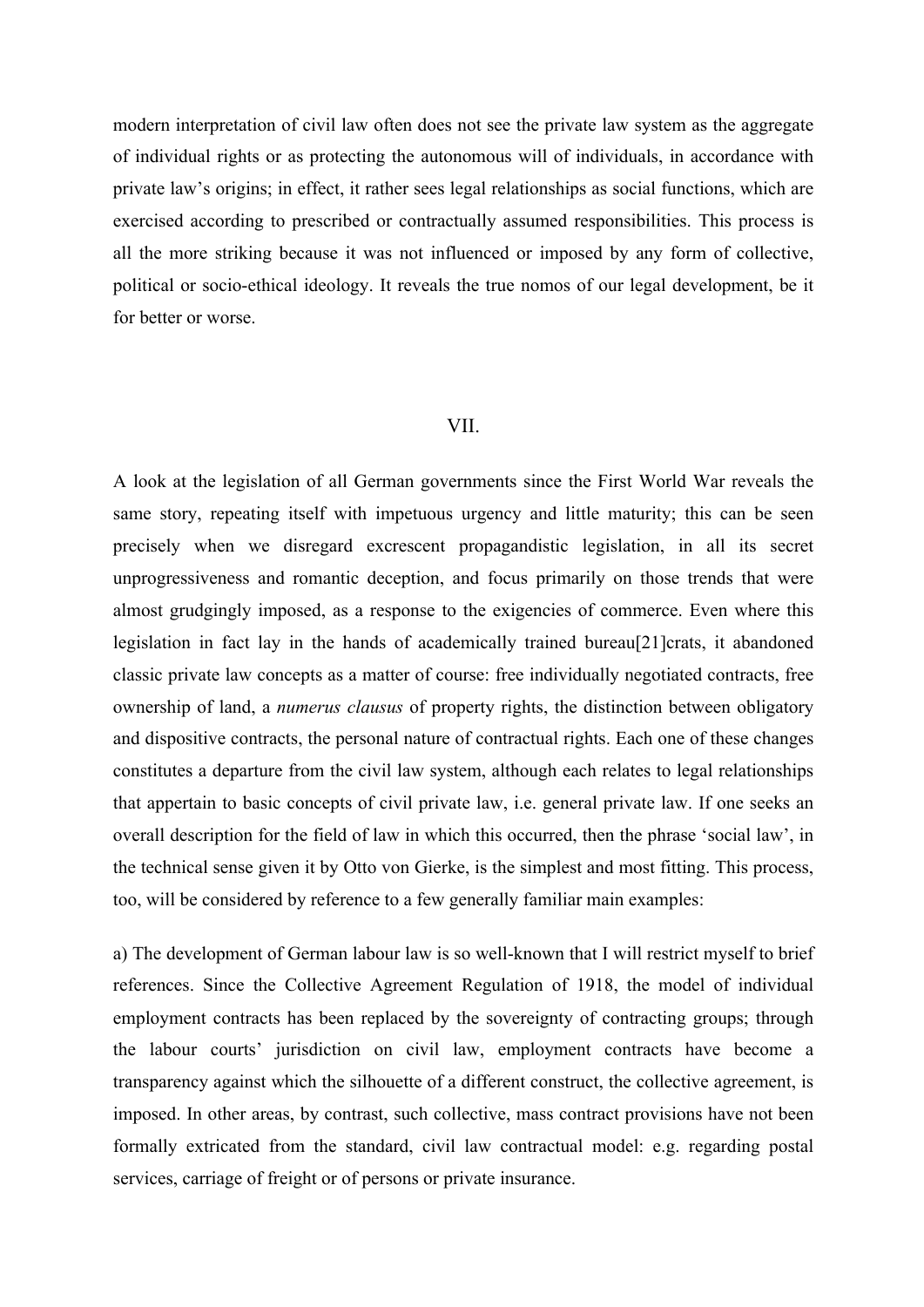b) Social landlord–tenant law, too, has become an issue in all European legal systems since the First World War. It was necessitated by a direct state of emergency and thus long misunderstood by the public as a stopgap solution; however, from the emergency measures of 1931 'to the development of social landlord–tenant law', it has proved to be an enduring institution and following the Second World War appears to be even more firmly established than ever before, both in Germany and other European countries.29 In this context, we are not interested in public, largely communal control of the housing market, but in the changed nature of the landlord–tenant relationship itself.<sup>30</sup> As regards its most important element, rent, which is usually subject to maximums set by the authorities, it is from the tenant's perspective still a normal, freely terminable lease under civil law; from the landlord's perspective, however, the tenant is protected against termination, as part of a public relationship regarding the use of land, which is controlled by social law. If one considers that 'housing management' in most cases forces homeowners, or even main tenants, to form such a relationship, then it appears that all the fundamental elements of the free civil law order have been set aside here. [22]

c) Public housing has in many cases led to situations for which the Pandectists had no model, but for which models rather exist only in the older, historical legal order; as regards its social function, it amounts to a division of ownership of buildings into underlying, public allodial ownership and an estate held by the private owner. Until 1918, civil law contained a form of emphyteutic lease that adhered closely to the types found in Roman law.<sup>31</sup> The movement towards land reform instigated plans for bold modernisation of older forms of shared ownership, which came to fruition in the Emphyteusis Regulation (*Erbbaurechtsverordnung*) of 1919 and the Homestead Act (*Heimstättengesetz*) of 1920. The former regulation achieved separation of ownership through the peculiar device of treating the emphyteutic lease itself, a *ius in re aliena*, as a piece of land, to enable it to be subject to a mortgage. By providing both for forfeiture in case of mismanagement and proprietary effect of the contract vis-à-vis third party purchasers, it departs from the basic concepts of civil land law, which, in the interests of unlimited power of disposition and commercialisation of land, permits only a *numerus clausus* of property rights and thus for such contracts only to create obligations *inter partes*. 32

<sup>&</sup>lt;sup>29</sup> On its political history, see Wieacker, Bodenrecht (1938) 237 et seq., 246 et seqq.

<sup>&</sup>lt;sup>30</sup> Löning, De Grundstücksmiete als dingliches Recht (1931) as regards its effect against buyers; the first clear discussion of right of abode (*Insitzrecht*) can be found in Hedemann, Sachenrecht (1924) § 33 VI; cf. also Wieacker, Bodenrecht 262.

<sup>&</sup>lt;sup>31</sup> For an in-depth and comparative account Wieacker, Bodenrecht 250 et seqq.: 249 et seq.

<sup>&</sup>lt;sup>32</sup> On this question Strecker, Recht 1920, 227 et seqq; on the theoretical context Wieacker, DRechtsw. 1941, 49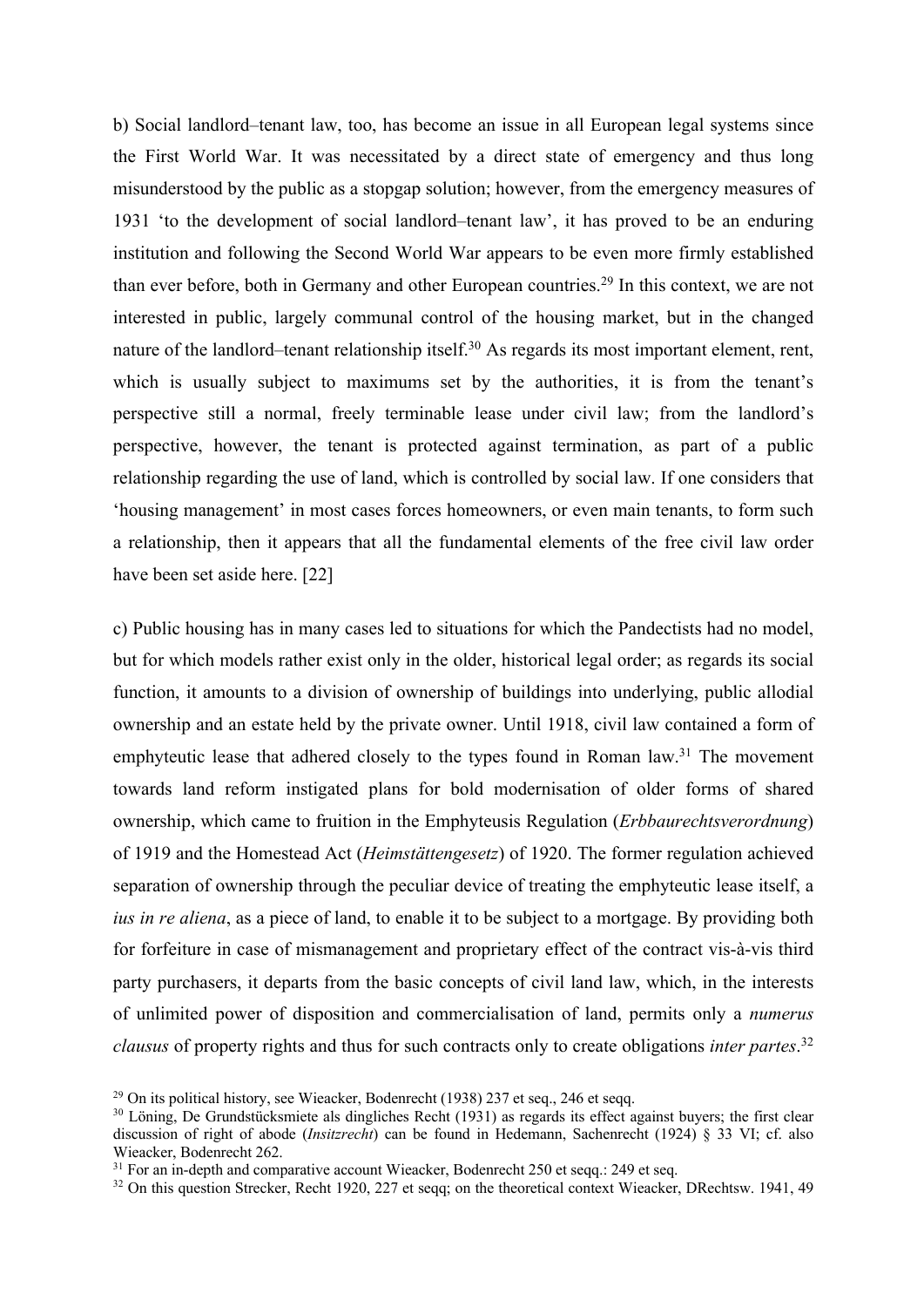The owner's ability to impose suitable restrictions, pre-emption rights and rights of forfeiture in case of mismanagement combine to create an underlying form of ownership that the legislature could not possibly have integrated into the classical categories of the land register and of property law.

Both forms sought to encourage communal housing development. In fact, they are only rarely encountered, because local authorities mostly used the more practical, less elaborate devices of the old law. Even here, however, related anomalies appear, in particular the idea that social housing tenants have a form of estate, whereupon causal agreements, which are often fixed en masse by the authorities, must be transferred to new tenants.<sup>33</sup> Finally, again to encourage housing development and to psychologically bond occupiers to their residence, the verbose West German law of 15 March 1951 created 'ownership of a flat' and a proprietary 'permanent right of residence' in which the same antinomies of modern housing law return. Seen strictly in a private law light, the corporate organs of a homeowners' association and its 'administrators' stand in contradiction to one another; and the departure of this new type of right from classical private law can clearly be seen in the fact that jurisdiction is noncontentious (§§ 43 et seqq).

[23] No modern forms of residence fit in the internal system of civil law; externally, this manifests itself in the fragmentation of legal materials across various specific laws separate from the Civil Code.34

d) We have already seen how German state law always reserved extensive public restrictions of ownership. However, it was only after 1918 that a consistent, collective and social blueprint for the use of the nation's land was drawn up, through ever-increasing public control over transfer and use of land.<sup>35</sup> Whether regarding settlement of land, agricultural land, housing developments or rebuilding of land, the need for regulatory approval and permission for transfers or division of land, pre-emption rights, taxes and forced relocation have led to ever stricter control of the use of land. These phenomena did not disappear with the Third Reich and its colossal economic plans, but rather increased with the added task of rebuilding destroyed areas.

et seqq.

<sup>&</sup>lt;sup>33</sup> On forced transfer of such agreements through local authority construction supervision, see Wieacker, Bodenrecht 243.

<sup>34</sup> Wieacker, Vielfalt u. Einh. d. Bodenrechtsw. d. Gegenw. (Stuttgart-Berlin 1942) 7 et seqq.

<sup>&</sup>lt;sup>35</sup> Most recently, see Westermann, Sachenrecht 278 et seqq.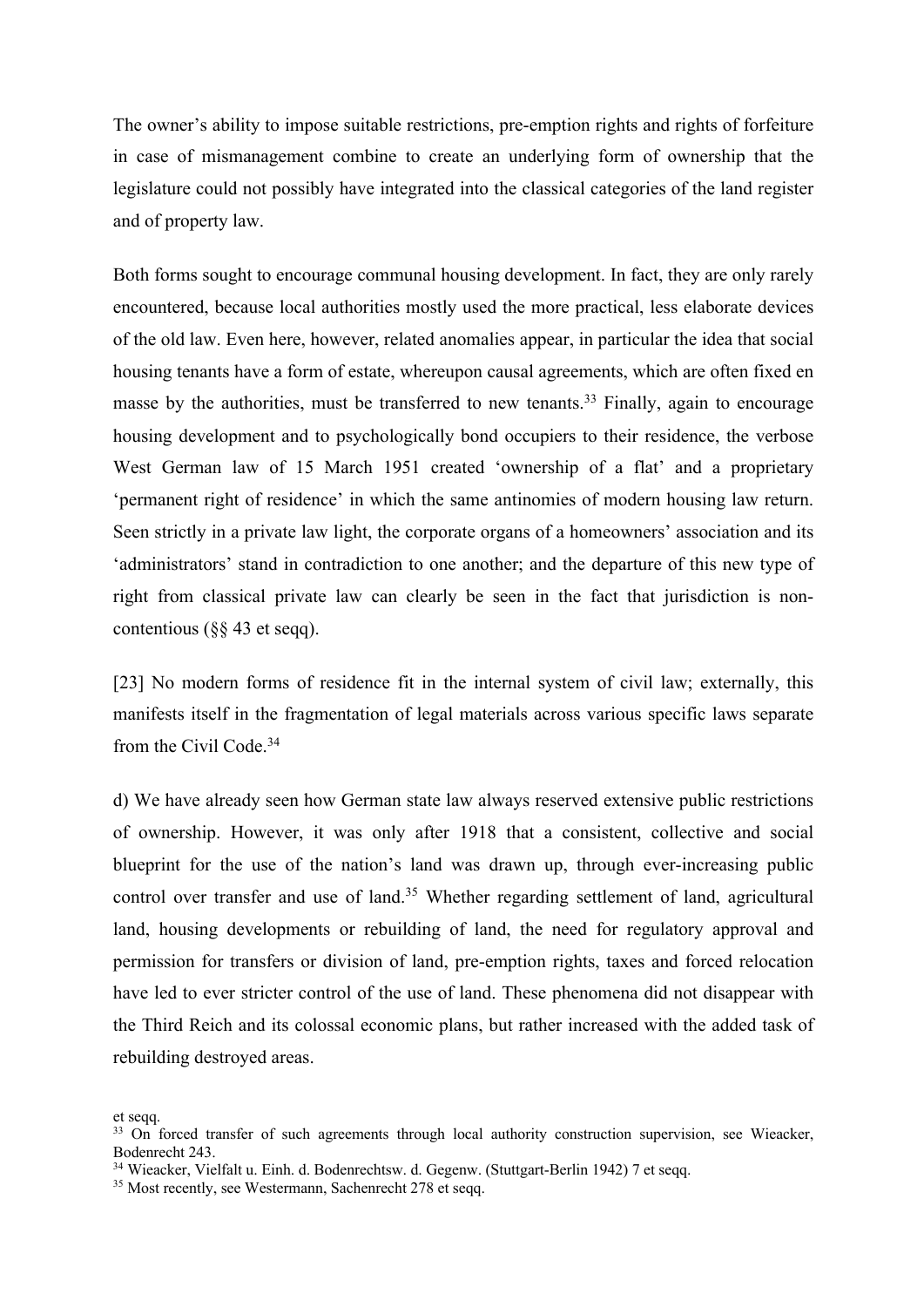These examples, too, could be repeated endlessly. The lesson to be taken from this is that all spheres of life that affect the welfare of economically dependent persons, which make up the bulk of the population of all European countries, civil law's claim to validity and legal ideals have vanished. Areas that once formed the core of a legal order, which was binding on all citizens, have been removed from this order, to be governed by what we have described as 'social law'; this reflects the disintegration of the unity of the old private law system and its fundamental, classic concepts. In lectures and examination halls, they live a somewhat unreal existence; legal practitioners increasingly lose mastery of them. The economic context and the bourgeois, civic ethics upon which this creation of European liberalism was based have in many ways crumbled away.

But what has taken their place? We would neglect our duty as servants of justice if we did not seek to search for the as yet invisible legal values that are beginning to sprout amongst the rubble of the old system. For given that we have restricted ourselves to manifestations not of power or the interests of individual political classes, but of the enduring, legitimate legal consciousness of present society, such values must indeed exist; the task of a true theory is to find them and to express them so that they can be received in public consciousness. If there were no such values, then we would at least have to recognise that [24] the examples above constitute an unavoidable threat to the idea of law itself. History and our own sentiments are inconsistent with such a bleak conclusion.

# VIII.

This silent process not only involves the destruction of the ethical and economic ideals of nineteenth-century bourgeois society, but also the growth of ideals of a new, not yet fully consolidated society – one barely understood by legal theory, and even less so by blind and hasty legislation, but one whose psychological and functional type every contemporary observer is already familiar with. When inquiring into the ethics of this new society, our conclusions must be more modest and cautious than when analysing the decline of the old society. The former society was a society of legally free economic actors bound by individual ethical rules, whose relationships were symbolised and in fact mostly shaped by the individual contract. When one considers the social and legal reforms that our new society spontaneously brought about, without pressure from some great ringleader, one can guess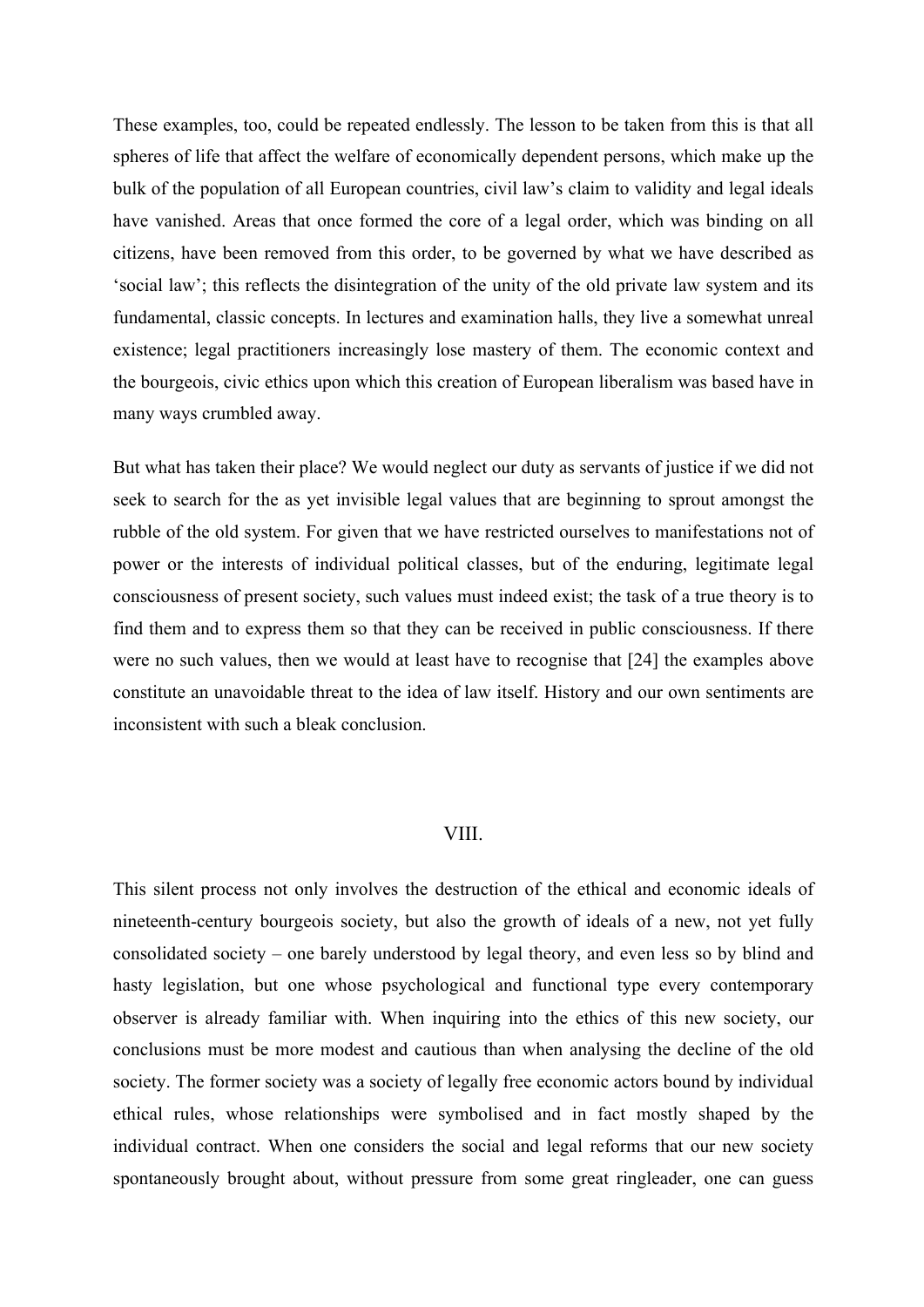what its representative archetype and its representative form of relationship might be. First, we should free ourselves of a burdensome perception. The true archetype is certainly not that of a robot, coerced by the state; and the fundamental relationship is certainly not that of unconditional submission to authority, an atom under the command of a leviathan that it, along with countless millions of other atoms, helps to form. In the most ethically vibrant elements of social law's development, such as employment contracts, industrial relations, leases, housing development and above all the criteria of the modern law of obligations, it is the function of cooperating to fulfil a task serving a free association of many persons, and many levels of cooperation in social and economic self-administration, that predominate; admittedly, alongside the colossal form of the modern administrative state, which has increasingly taken on a prominent role. This means that in contemporary society, there are two relationships, subordination on the one hand and associative cooperation on the other, that stand alongside each other and cry out for balance: subordination to those tasks that can in the long term be shown to the individual to be for the public good; and where it suffices to fulfil social tasks, cooperation under a reciprocal relationship of duty and protection. In the context of private law and social law developments, we are only concerned with this legal pathos of co[25]operation, which has driven back the pathos of competition. Cooperation between individuals, by forming individual contracts under civil law; cooperation through groups in businesses, companies, occupational groups and associations; and the cooperation of businesses, groups and associations with the state, who must in turn be legitimated by the mandate granted by political groups in society – this appears to be contemporary society's model of fundamental relationships in private law and social law. Expressed in catchphrases: society is not a plurality of subjects who only bind themselves through individual contracts, but an 'association' of fellow legal subjects, who are already bound together by common, prescribed tasks.36 This is why we suggested that, in spite of some reservations, it is Otto von Gierke, among all the critics of the liberal legal model, who deserves praise for recognising the precursors of this new society.

The lawyer enquires as to the pathos of a society's integration in order to understand it; to realise justice within a society, one must understand its pathos. The specific ethos of

<sup>&</sup>lt;sup>36</sup> It needs no affirmation that this is an attempt to analyse the true state of affairs, and not an assertion of old, deceptive ideals of political and social romanticism, such as the complete economic society or the organic state. Perhaps contrary to external appearances, our observations are entirely independent of the prominent discussion of the social market economy and centrally guided economy. Lawyers must first present a social model true to reality; it is only after this that one can pose the question of what the correct economic order is.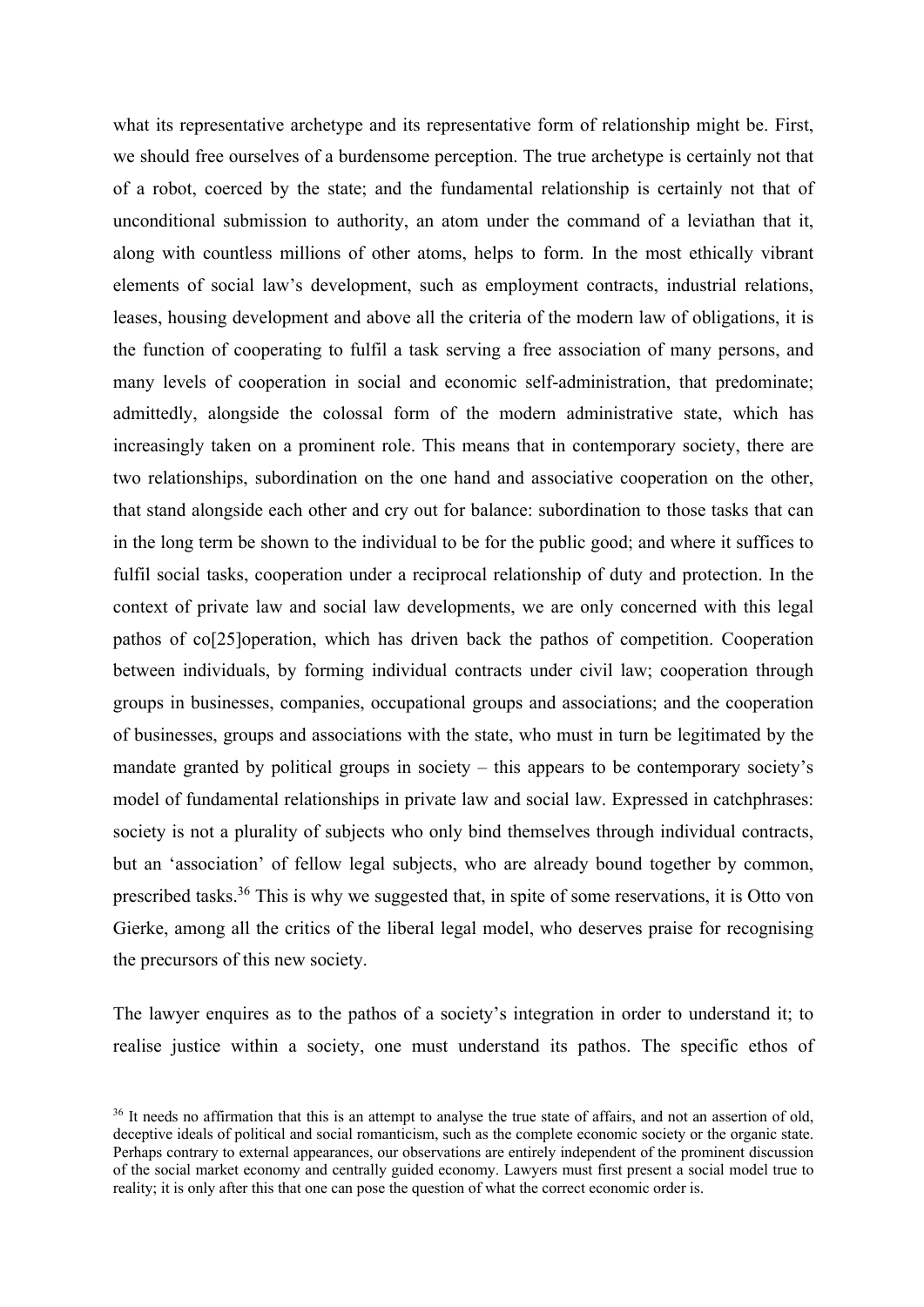nineteenth-century bourgeois society was freedom, and the incredible self-confidence of this view arose from that class' emancipation and European pioneering spirit around the entire globe; the ethos of our time, insofar as one may dare to speak of it, is that of responsibility, which arose with the ascension of new classes and the attainment of new social insights, and also from the internal regulatory tasks of a Europe forced to turn back in on itself. This contrast is no polemic antithesis; for freedom and responsibility are both expressions of an enduring, fundamental feature of European humanity, of a condition for the personhood of publically and socially active persons. This admittedly means that the ethos of responsibility is not yet a reality, but a task; today, it is fatally endangered by the very roots of personality itself. Among these threats, the greatest are not the external threats that capture the fear and hatred of contemporaries, as if spellbound: the destruction of human society by catastrophes unleashed by lust for power or the hysteria of those governing, or return to an economic society without responsibility, that has again forgotten the bitter lessons it learned. These symptoms are all founded on a hidden, enduring threat: the silent dehumanisation and depersonalisation of interpersonal relationships, as can today be seen in the work of bureaucrats and specialised officials, in limitless economic group egotism and in the umeasured [26] expectations individuals have of society. All these are ultimately manifestations of the deepest cause of all human vices: the lack of *caritas*, i.e. not only of active love of one's neighbour, but also of lack of interpersonal understanding at all.

These observations appear to entirely overstep the bounds of our aims and sphere of competence. Some may indignantly resort to asking what the private legal order has to do with the internal and external conditions of a society in any case – and even those who do not will object that the idea and system of private law itself are relinquished if one admits that the new 'social law' order no longer orients itself using the political and socio-ethical premises upon which, as mentioned above, the great European private law codes of the last century are based. Precisely the fear of such a misunderstanding caused me to write this piece; for it carries a twofold danger. On the one hand, it consists in the temptation of self-confident civil lawyers to deny shifts in the social model or to declare them to be irrelevant to everyday legal matters; on the other hand, it is the temptation of the lay public to see such shifts as evidencing the public irrelevance of the values of received private law culture. Historians of European private law have to decisively remind proponents of these views that the marvel of European legal culture, formed over almost a millenium, the core of which is private law doctrine, has not ceased to be our property and our responsibility. It emerged from the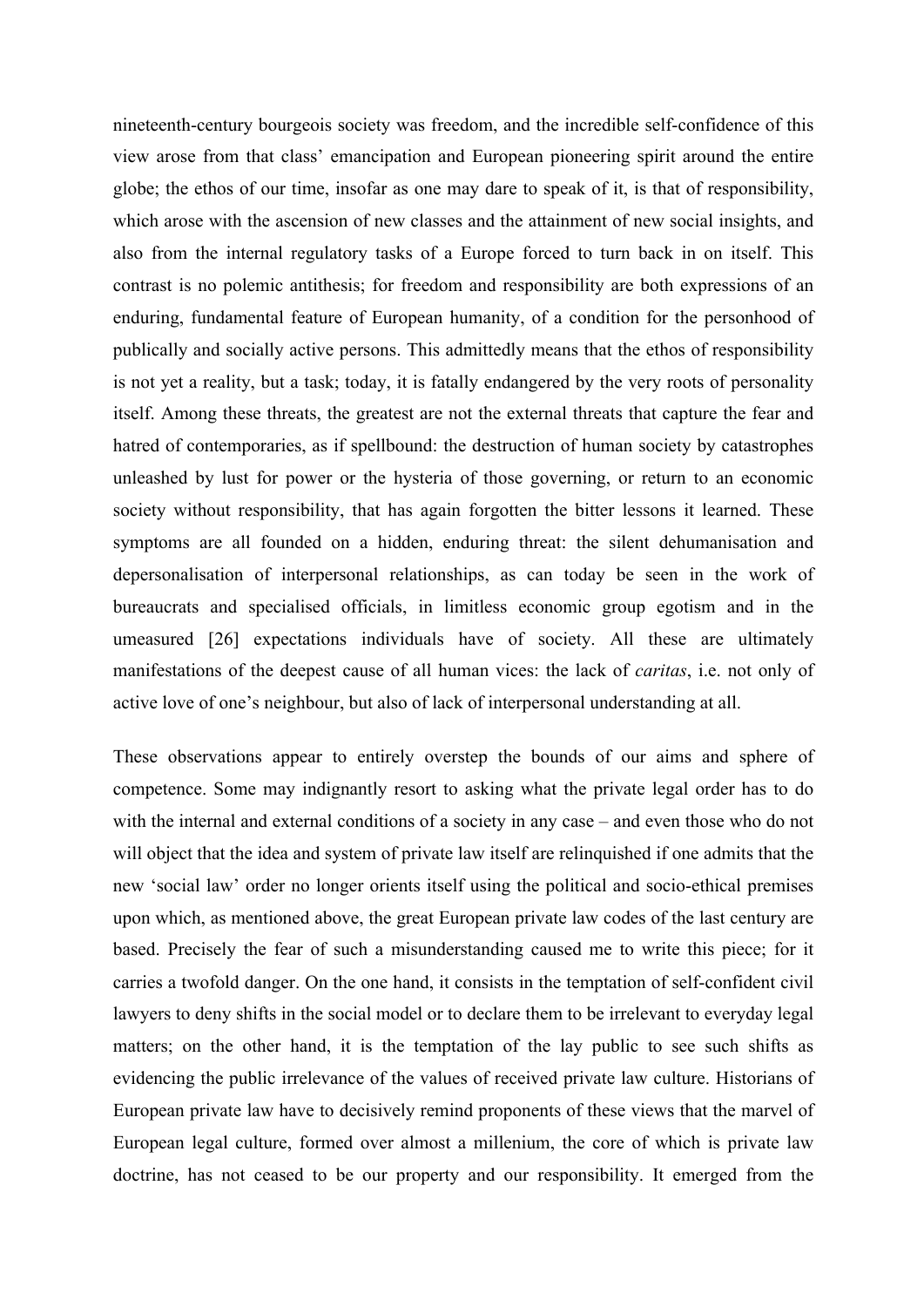passionate desire for law of the people and leaders of the Early Middle Ages; it blossomed through awestruck, misunderstanding adoption of the great Roman legal tradition; and attained adulthood through the intellectual conquest of legal reality in Middle Age and modern natural law; it was fully mature even before it reached its technical perfection in Central Europe at the hands of the Pandectists. There are no fundamental ideas in our legal culture, including new ideas in public law and social law that have not since the first centuries of their existence been repeatedly thought through in this Romanist-natural law legal culture, albeit under different names or in different contexts. The concepts of individual rights, contracts, the ethical bond on the exercise of rights, the *clausula rebus sic stantibus*, the discovery of the legal person, the precedence of objective law over instrumental desires or [27] hunger for power and above all the indispensable premises of the concept of law itself – all these concepts have at every stage of legal development been reinvented, elaborated and generalised. In a different context, this very piece gave a persuasive example of our present responsibility toward this great heritage. Precisely in view of the distinguishing socio-ethical tendencies of more recent top-level judicial decisions (see page 18 et seqq. above), it is important to note that they were by no means merely following the progressive developments of social consciousness, but also, consciously or unconsciously, restoring the bond to natural law legal ethics, which was broken by the classical Pandectistic tradition. These ethics in turn almost universally hark back to the Middle Age, and often the canon law, tradition; and these, once again, often harked back to Aristoteileian Greek or stoic Roman discussion of problems.

In contrast, we believe that a self-confident and publically responsible private law jurisprudence always remains possible precisely by observing the social reality and understanding its particular ethical nuances. Given this prerequisite, one must say that it is of course not dependent on the continuation of a particular historical social model, e.g. liberal economic society. Those who wish to deny this must, if they wish to be consistent, also denounce, for their time, the phenomenal socially-integrating accomplishments of, for example, classical Roman jurisprudence, the Italian commentators or the school of elegant jurisprudence.

At present, everything admittedly remains to be done. There is a threat of further disorientation as to method, the system and its concept among private lawyers, so long as private law theory continues to sin by not analysing and intellectually modelling reality, but rather persisting in its practice and vainly criticising the curtailment of private law by state